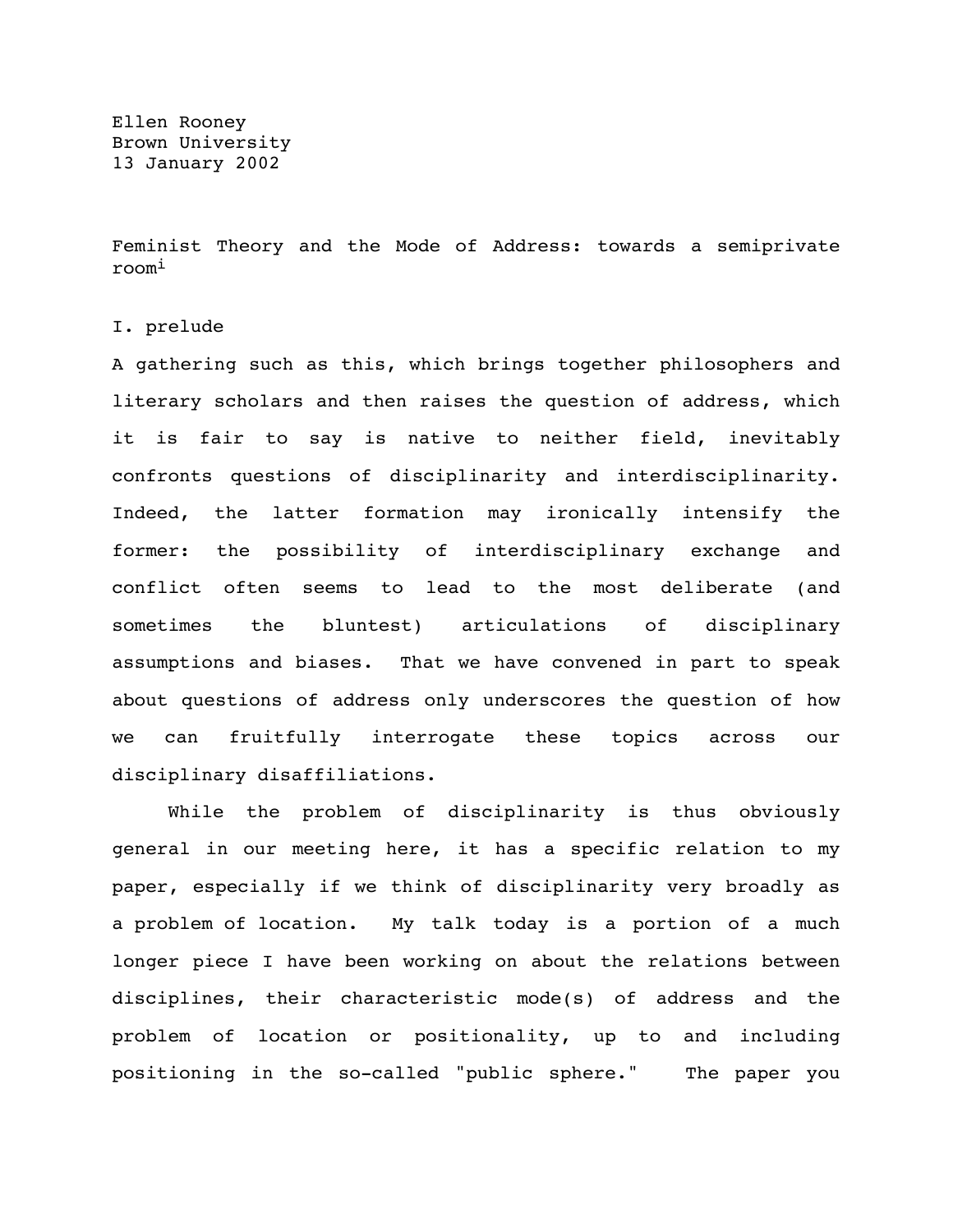will hear today retains these themes to argue very broadly that disciplines inhabit a "semiprivate" space and that they foster therein modes of address that are both valuable and potentially generalizable beyond their current arenas. (I will concede that the range of possible sites to be considered introduces some marked difficulties; for instance, within the academy, disciplines have a naturalizing effect, casting their objects into something like common sense; outside the academy, disciplinarity defamiliarizes, appearing in the derided form of "jargon." Yet, in both contexts, something like the effects of the semiprivate seem to be at work.) Address is for my purposes today one of the forms of disciplinary practice, a disciplinary rhetoric. As such, it lends itself to an examination that can illuminate disciplinarity in general, as well as particular disciplines, including aesthetics. Such an inquiry may also help us interrogate the idioms in which disciplines that appear to be sequestered in the disciplines can actually move and speak abroad in a wider field.

In an earlier version of this paper, I gave it the subtitle: "or, who do you think you're talking to?" In American English, this expression is idiomatic, aggressive, aggrieved. In the course of rereading and revising (and retitling) my paper, I noticed how strongly idiomatic it is, and I considered seriously whether one of its basic tropes -- the trope of the semiprivate room -- would travel and usefully address the topic of address in this space. (The word itself is not one found even in many European languages.)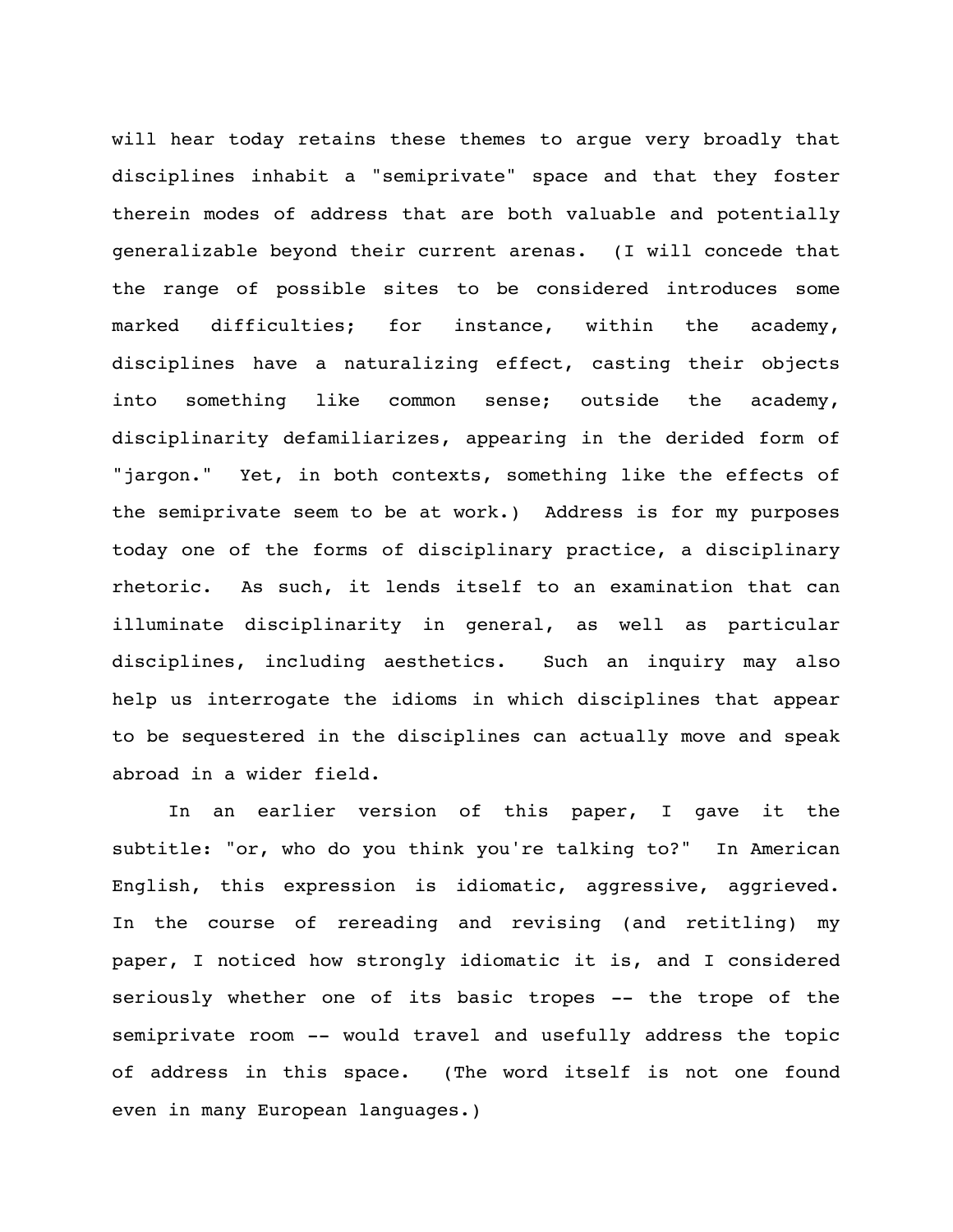As you can plainly see, I have retained the trope, but, as a result, I consider my paper a kind of experiment in address, which is to say, I am prepared for it to fail, at least at a rhetorical level. Its success or failure -- which is not the same thing as its persuasiveness or its failure to persuade this audience in particular -- will in one sense help us to think about whether or not this space, the disciplinary and rhetorical space we occupy together today, is itself a semiprivate room, in the peculiar sense that I wish to give to that expression. And if it is, what are the legible consequences of that fact for our various modes of address?

The paper has three parts and several subsections: the first is devoted to the figure of the semiprivate room; the second, to address as an essential a feature of theory, particularly when it engages with/in narrative -- my brief example is feminist theory; the last, to disciplinarity as a mode of address, inclusive and exclusive, with affects that importantly include pleasure and speak, in that register, to the question of the aesthetic. That at least is my hope; the experiment's success rests entirely on its reception, which is to say, on its own mode(s) of address.

## II. are you taking this class?

The classroom is a semiprivate room. As such, it is a site of the peculiar intimacies and coercions, the self-revelations and decisive restraints, that characterize a space neither public nor private, both exclusionary (perhaps even exclusive?) and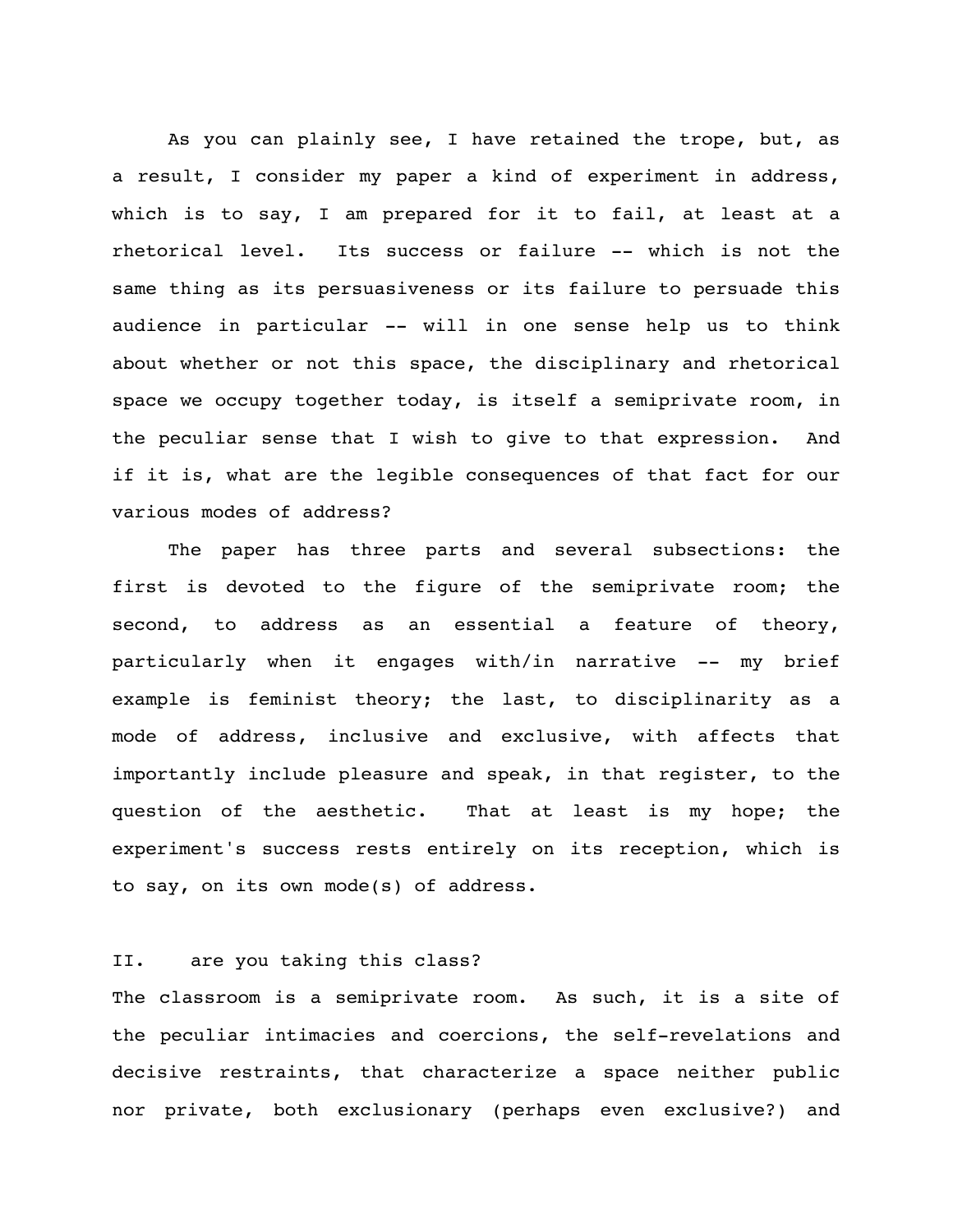impersonal: as a work space, the classroom entails a relation to the unfamiliar, the as-yet-unknown, the potentially difficult. Its very existence testifies that common sense is not enough and that ordinary language is what we speak at home. In other words, the semiprivate room is one site of the disciplines. I want to propose the form of practice proper to the semiprivate room as a possible model for the public discourse of the academic intellectual, that is, as a model for the "public intellectual"; for the practice of cultural studies; and, by extension, for the practice of the aesthetic. Such a proposition involves a certain amount of impropriety in the face of commonplaces about what a public discourse -- including a properly aesthetic discourse -- is or ought to be. Before beginning to unpack my sense of this possible discourse and its paradigmatic scene, let me linger for a time in the semiprivate.

My American Heritage Dictionary tells me that the adjective semiprivate means "shared with usually one to three other hospital patients." The definition proper is followed by an example of use, so the entire entry reads: "shared with usually one to three other hospital patients: a semiprivate room." This use of illustration is not a feature that characterizes most of the definitions in the American Heritage (in this respect, it differs, for example, from the  $OED$ ).<sup>ii</sup> I notice, for example, that semipermeable, semiprecious and semper fidelis (this last sem- is a different root) appear on the same page with the semi-private; each is defined, but none is illustrated with a phrase or a sentence. I take this special emphasis in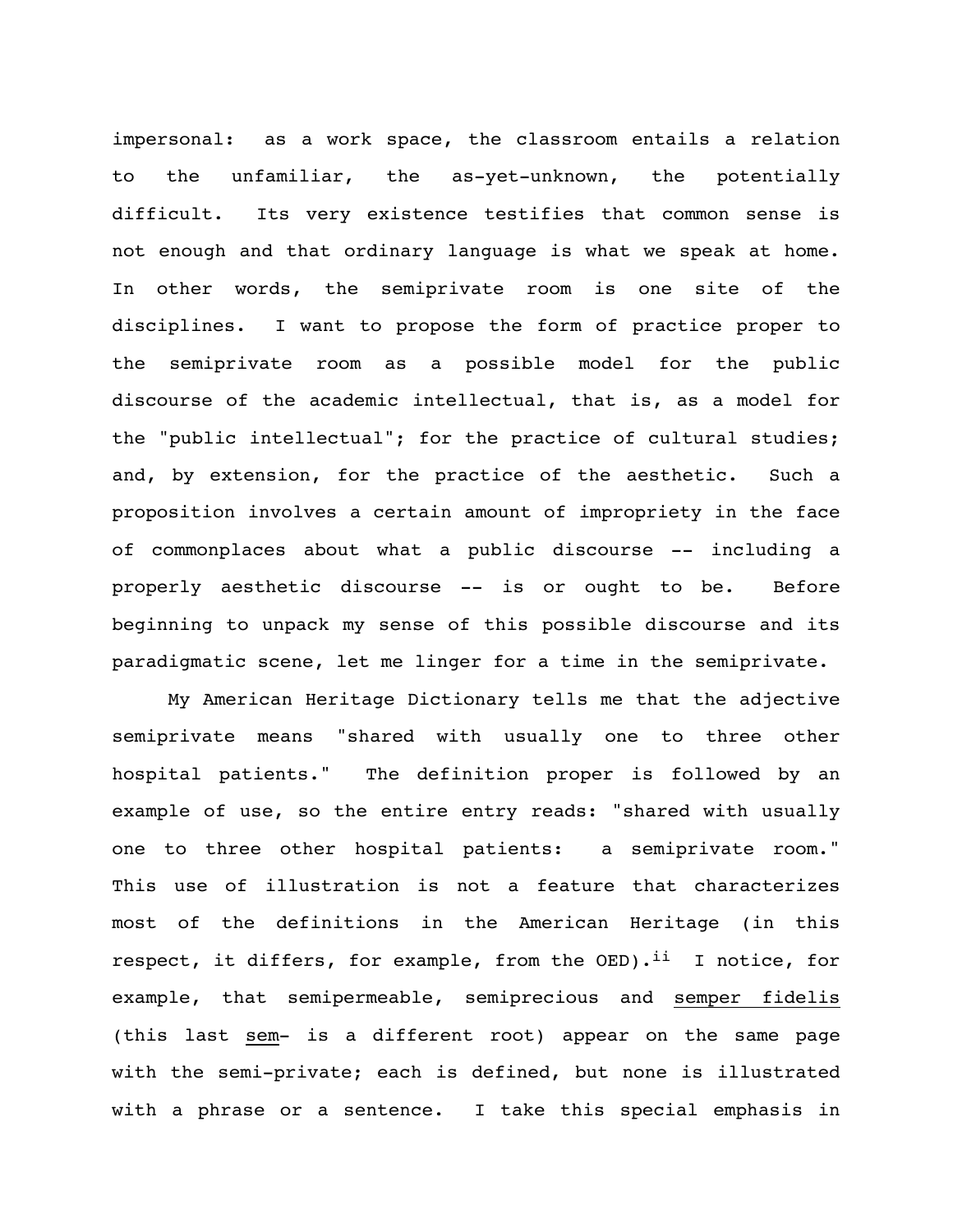the exemplification of the semiprivate, its explicit restriction to the rooms of hospital patients, as a sign that this adjective is not widely used in American English to characterize other sorts of spaces or relations. My usage is thus, in some sense, a nonstandard one or a neologism, a kind of semiprivate joke. This circumstance precisely suits my purposes. The semi-private room spawns neologisms.

Although it is common for people -- travelling to conferences or for pleasure or both -- to share rooms, they typically refer to their shared accommodations in hotels or inns as doubles or triples or even shares, not as semiprivate. This is due to what I have called the peculiar intimacy, quite different from the intimacy of friends or lovers or siblings who share a room, that marks the "semiprivate" as a distinctive locale. A semiprivate room in a hospital, for example, is exclusive, with obvious constraints on entry (and for that matter egress) and sometimes rigid protocols governing the timing and even the character of visitors. And yet it is simultaneously an essentially open, public space, one in which strangers are proximate and inevitably interact and where only the very rash (or the gravely ill) would assume any real privacy or confidentiality: after all, a text detailing one's bodily functions hangs in a folder on the door, which often stands ajar.

Yet the commonality of those who share such a room is at best partial, as the term semiprivate announces; semi- means half, partly or partially. Indeed, the semiprivate room always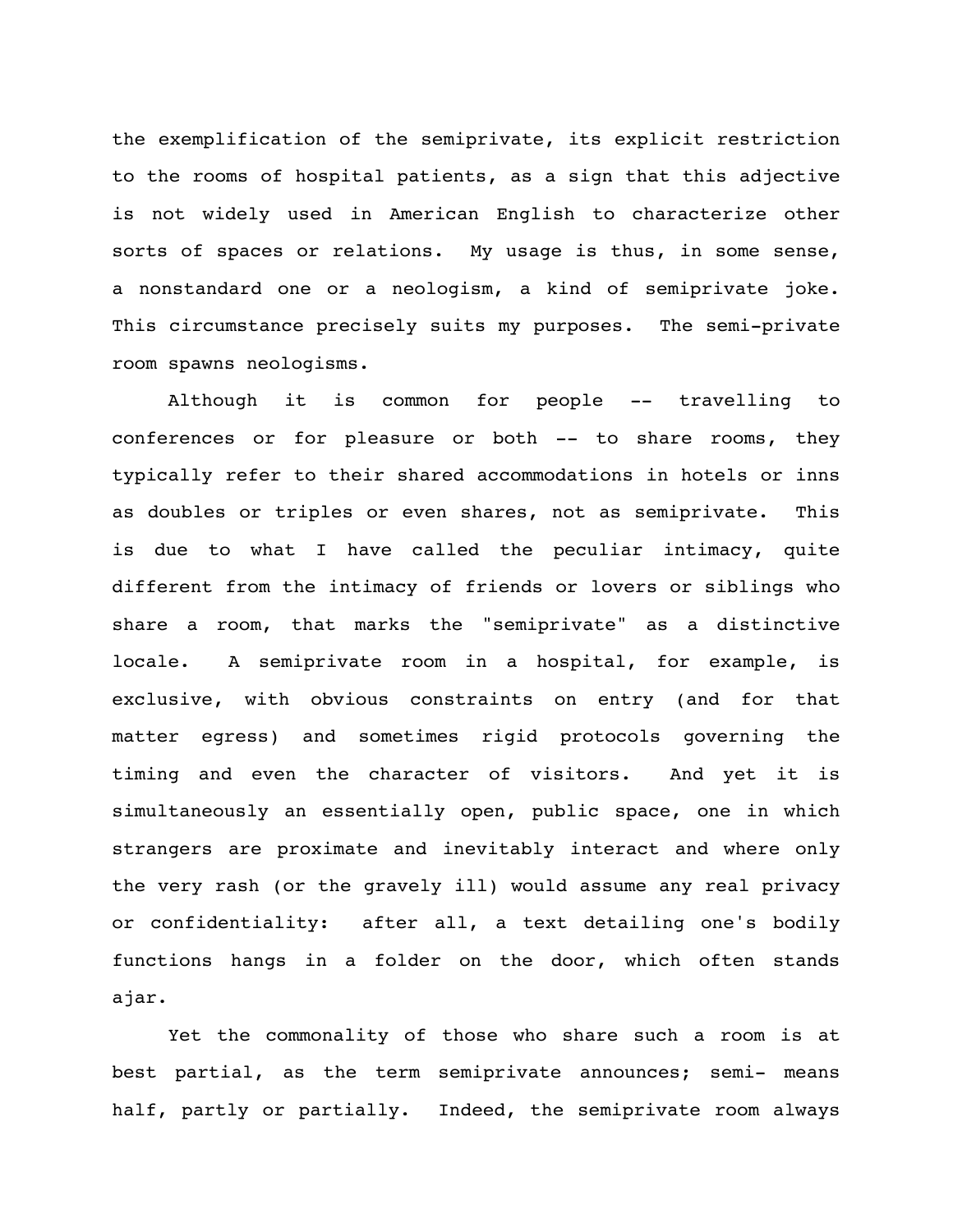has a wholly contingent or accidental aspect. To remain with the example of the hospital room for a moment, we note that patients are assigned empty beds more or less as they arise, at random. Their common room is configured by public interests in an indifferent public process, part economic, part cultural, part epidemiological. And yet, in some very broad sense, these roommates share an ontological condition: the semiprivate room shelters people who have in common the quite particular neediness that brings them there, in close proximity to each other and, crucially, available to a host of other people, most of them strangers. In the hospital, these other people include visitors, nurses and doctors, aides and orderlies. The semiprivate is in this respect a structure that regulates and facilitates a certain mode of attention. It is in a practical sense a kind of discipline and, as I will argue below, it thus entails a mode of address. iii

Indeed, it was this power of the semiprivate to construct and elaborate a mode of address that initially suggested to me the idea that the classroom is also a semiprivate room. Both the hospital room and the classroom are sites marked by an operation of power-knowledge that has become familiar to all of us in recent years: a certain discourse or contract of cooperation and compromise reigns, although it is always and everywhere vulnerable to renegotiation, and coercion, legal and physical, remains a real possibility. The avenues for this coercion flow in many directions, which is not to say that the semiprivate room is an egalitarian space. There is always a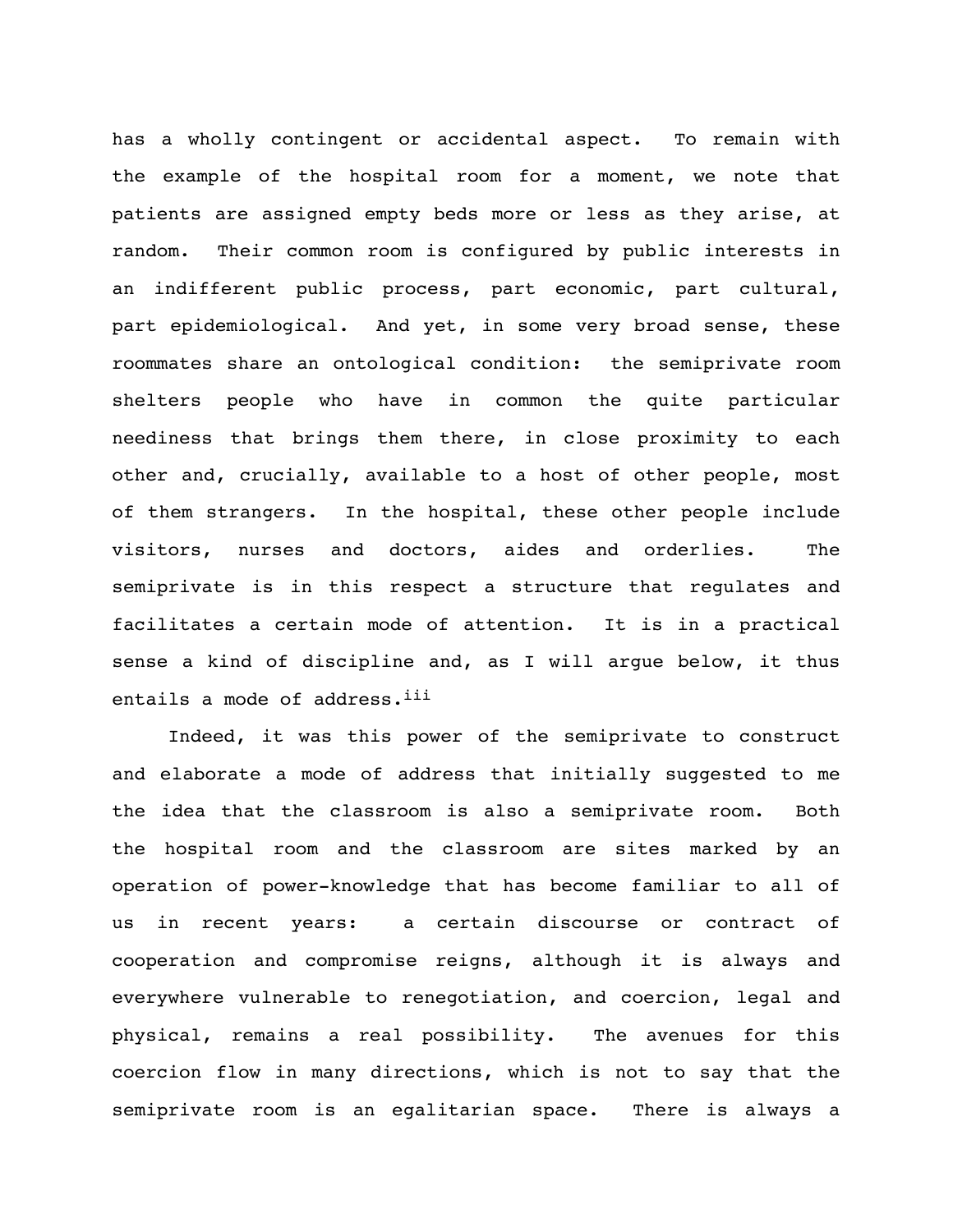ruling authority, so recognized, in the semiprivate room, but it is not lodged in a sovereign body, and the questioning of authority is also a regular feature of its practice. "Opinion" and the clash of opinions are critical elements here, too. To get a second opinion is to acknowledge as much. Some quantum of fear or anxiety accompanies this clashing of opinions, along with desire and hope, of course, and real dangers are by no means completely absent, whether from the intrinsic situation of those present -- their prior conditions -- or due to the specific procedures undertaken during their stays. Ultimately, the occupants of this space may even threaten one another.

The economy of the semiprivate room is also marked by a peculiar partiality. Commodity relations are hardly banished: by now no one in the US needs to be told that "health care" and education are growth industries. Yet, public money is inevitably at stake in the construction of the semiprivate room, and a direct financial or economic relationship among its inhabitants is not generally the rule (though this may be changing). Teachers are of course paid; teaching is a job. Indeed, unions and strikes are more and more likely as forms of academic dissent.<sup>iv</sup> However, the student rarely pays his teacher directly; and even in those important instances where an adult works and studies and pays her own tuition bills, those payments rarely cover the full cost of maintaining the semiprivate room - - and they most definitely do not create a relation of employee and employer between teacher and student (this despite efforts to retool students as consumers). While the semiprivate room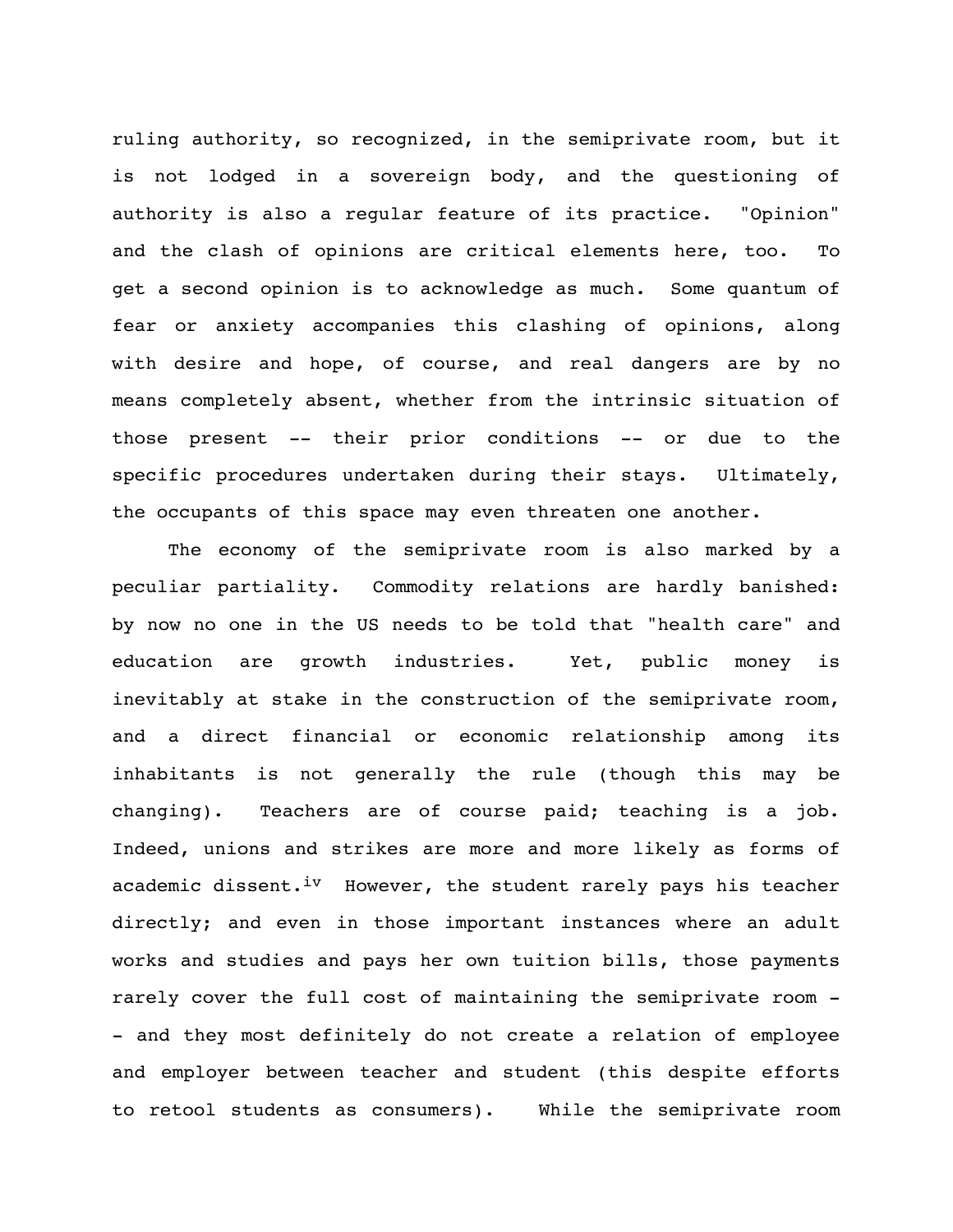enables power and fear to flow in every direction, even as it repeatedly breaks down and re-establishes figures of authority, direct economic exploitation is not the most salient form of power here. The injuries of class have a more significant if elusive force.<sup>v</sup>

In the last few passages, I have been working to loosen the semantic restriction of the semiprivate to the space of the hospital and to enumerate qualities that seem to me also to describe the semiprivacy of the classroom. A public space marked by essential exclusions; a site of individual crisis and urgency where a certain impersonality and vulnerability to public scrutiny is the structuring principle of even the most deeply-felt personal events; an enclosure where the unknown or unfamiliar is a required and indeed welcome presence; an enclave where everything that happens is overheard -- this is a semiprivate room.

I am aware of the reductions involved in this as a description of the classroom, even if we limit this description to the United States. I have bracketed a host of questions about the specificity of disparate classrooms, about public and private schools, rich and poor districts, elementary schools and graduate schools. In this sketch, economics, the state, intellectual culture, teacher-training, ideological interpellation, and bodies inscribed with all their differences are subordinated to a general proposition: that is, in a space that straddles the public-private distinction in a particular, even peculiar way, a certain form of critical practice is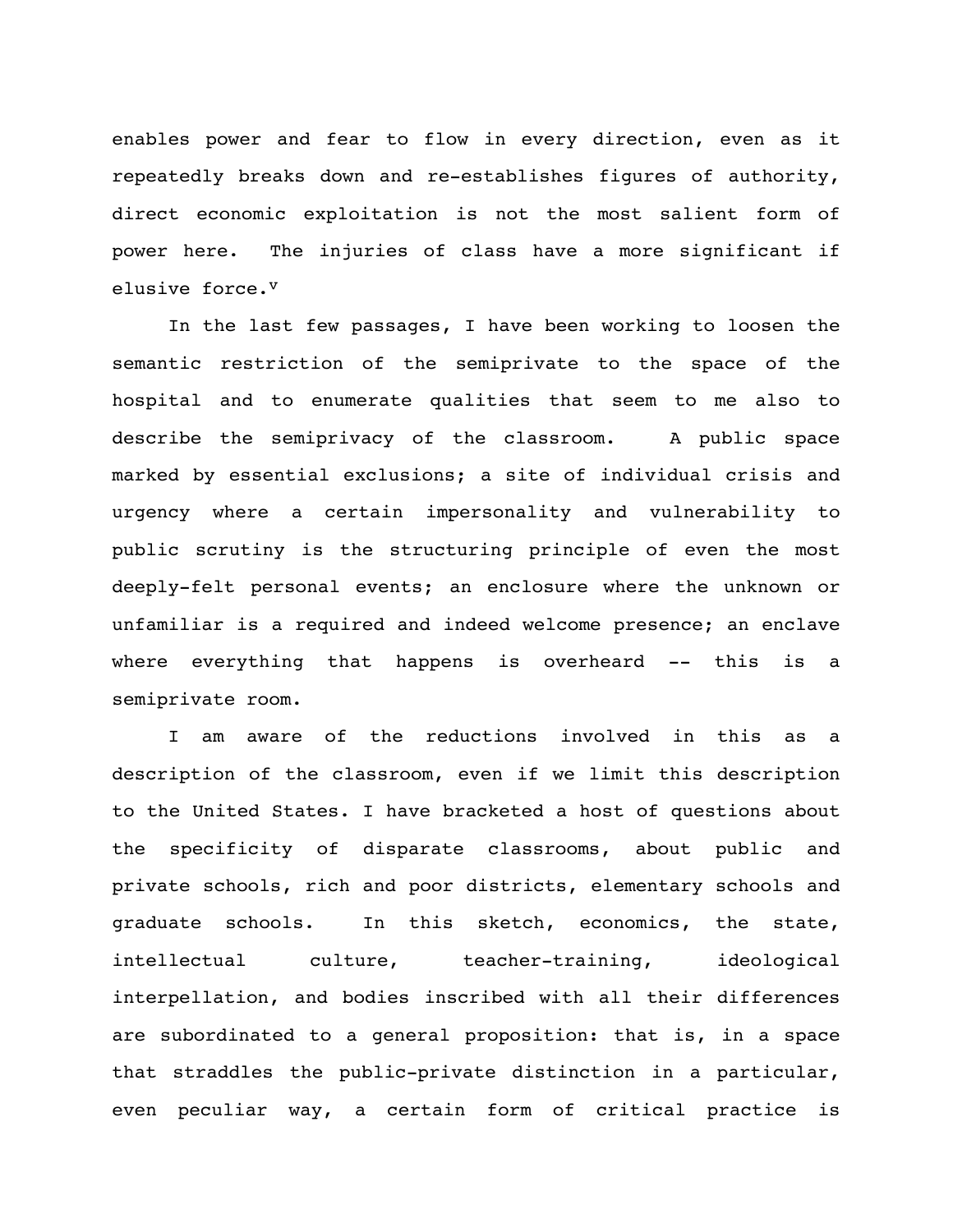possible; a form of critical encounter, disciplinary practice, and with it a form of address, emerges, which I will argue might be generalized both by the work of public intellectuals who are also academics and in the work of culture we call the aesthetic. But while my account is stripped down and in that respect reductive, I do not think it is necessarily idealist or idealizing. The semiprivate (class)room is no little eden, free of conflict, resentment or anger, and my intention is not to romanticize it or even to "celebrate" it, any more than one would celebrate the semiprivate hospital room. I am interested, though, in the way it works, whether in the mode of intellectual inquiry or aesthetic practice.

Andrew Ross has observed that the academy "is a massive public sphere in itself, involving millions of people in this country alone, and so the idea that you break out of the academy into the public is rather nonsense."Vi This observation seems unassailable to me. "There are no private intellectuals," as Stanley Fish has remarked (Fish 117). But the polemical notion of the ivory tower (however discredited) points at a critical principle of exclusion, a disciplinary principle or mode of address that operates at both a practical and a theoretical level within the semiprivate and within the academy. This disciplinarity effect puts into question one of the mantras of the polemic against the academy and its specialized knowledges, a mantra often spoken by academics accusing other academics of being hopelessly constrained by disciplinarity and thus of having failed to construct a politically effective public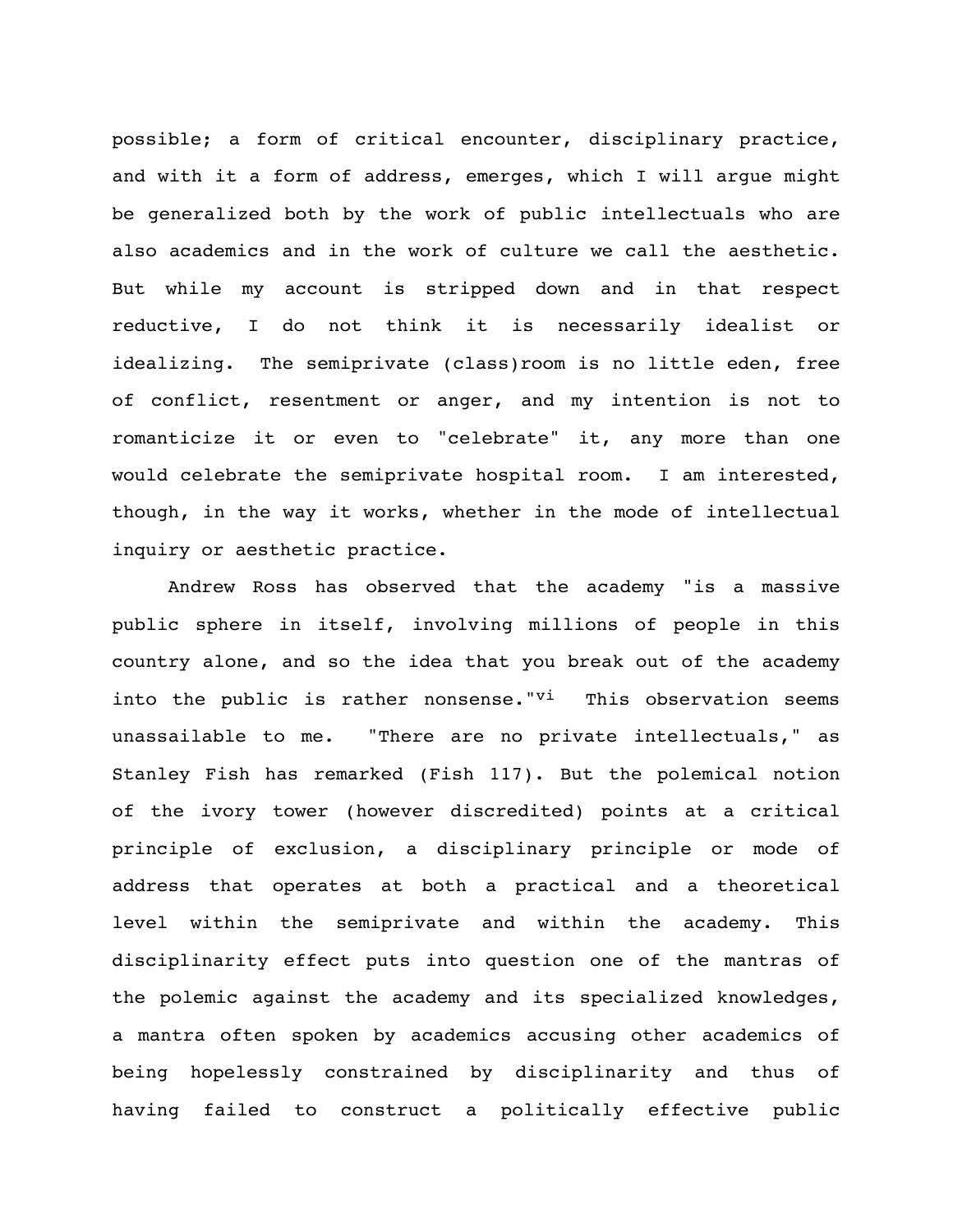discourse, the mantra of accessibility. The semiprivate room depends on public support, embodies public policy and is shaped by public opinion. Yet it is by no means a freely entered space: not just anyone can walk into your classroom and take a seat. Those individuals who take a class (in every sense of the verb) both recognize and help elaborate the practices of a kind of "public exclusion," an inaccessibility that gives the semiprivate room its form and format and makes it a familiar if peculiar space where the appearance of the unfamiliar is the norm. Such a space may well fall under the rubric of the aesthetic.

The public intimacy that is established among a teacher and the students who take her class in a semiprivate room creates an opening for the as-yet-unthought that is the enabling condition, the disciplinary ground, for any pedagogy whatsoever. The semiprivate room and the forms of address it engenders are the specificity of academic practice in the classroom and in scholarship. Another way of putting this would be to say that disciplines require semiprivate space. (I use the term discipline here in its most abstract and inclusive sense: chemistry is a discipline; classics is a discipline; art history is a discipline. But so is sculpture.) The semiprivate room enables, even seeks out -- though it hardly guarantees -- new thought, where new may sometimes indicate merely the unknown and at other times the genuinely original, new objects of knowledge, new forms of aesthetic practice. It is a space where accessibility is radically redefined, where we find an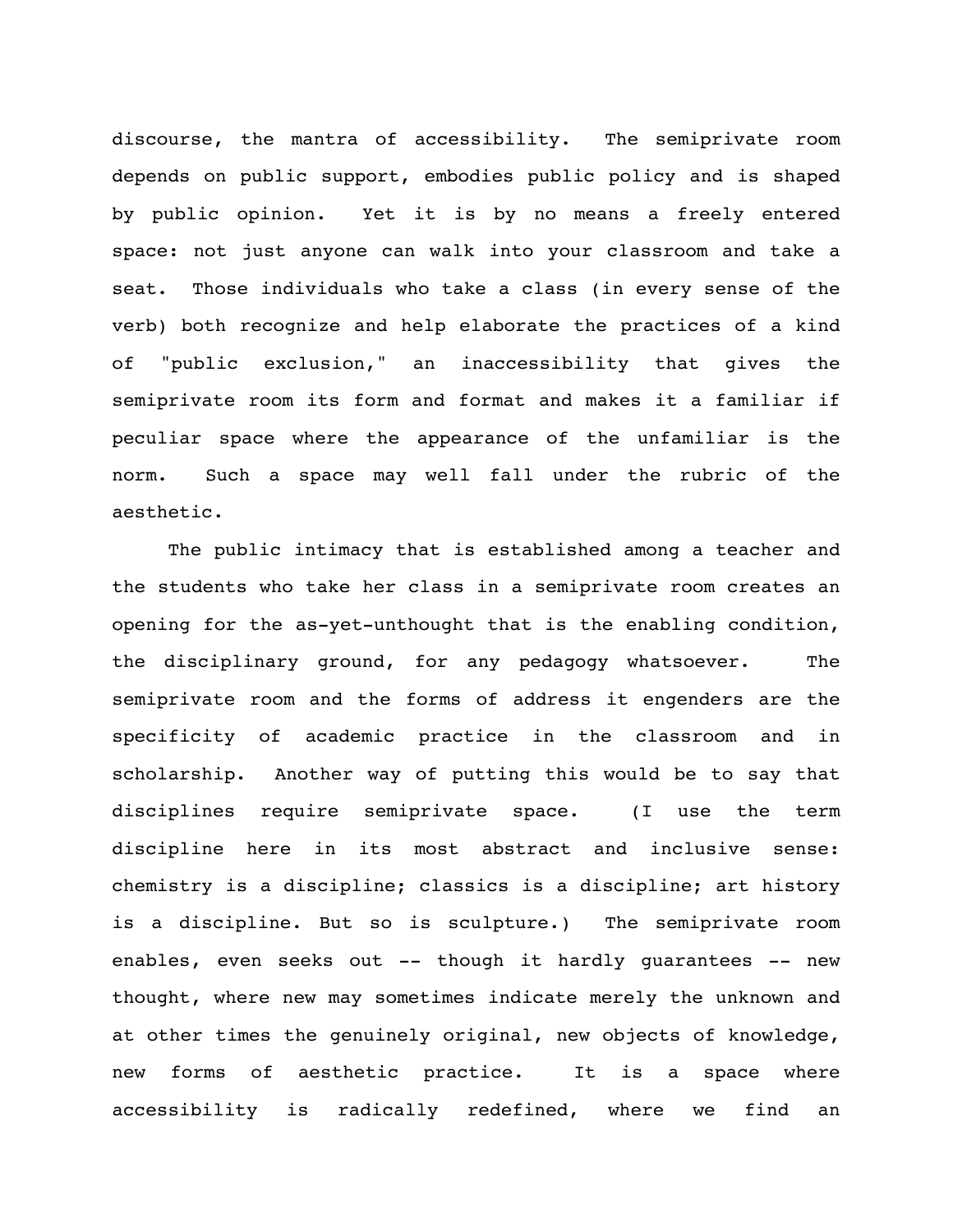impersonal intimacy in the form of something like an inside joke, in the form of something unfamiliar that we had never thought of before. The forms of address at work in this space might be reproduced in a less literally enclosed context, and those semiprivate forms-- rather than any imaginable content - constitute the particular contribution academics might make to debates in the public sphere proper.<sup>vii</sup>

Academic intellectuals have opinions, of course, and some have particular expertise, for example, about alcoholism, for example, or extinction rates or dating Renaissance paintings. But insofar as there exists a public debate on issues of general importance, the public sphere suffers no shortage of opinion makers, and I agree with scholars who see no grounds for the argument that the opinions of academic intellectuals are per se superior to others and therefore essential. But I do see the particular value of the disciplinary form and modes of address of academic discourse and the need to extend it, to encourage a public larger than our current enrollments to return to its idioms in the realm we call the public sphere. If the semiprivate room is a space where accessibility is at the very least redefined, if it is a form of public intimacy that enables thought to take up the unfamiliar, to displace the alreadyknown, it has also generally been a specific and even fixed locale. How can we transport this form beyond its familiar precincts? What is the semiprivate in what has seemed to be a wholly public space?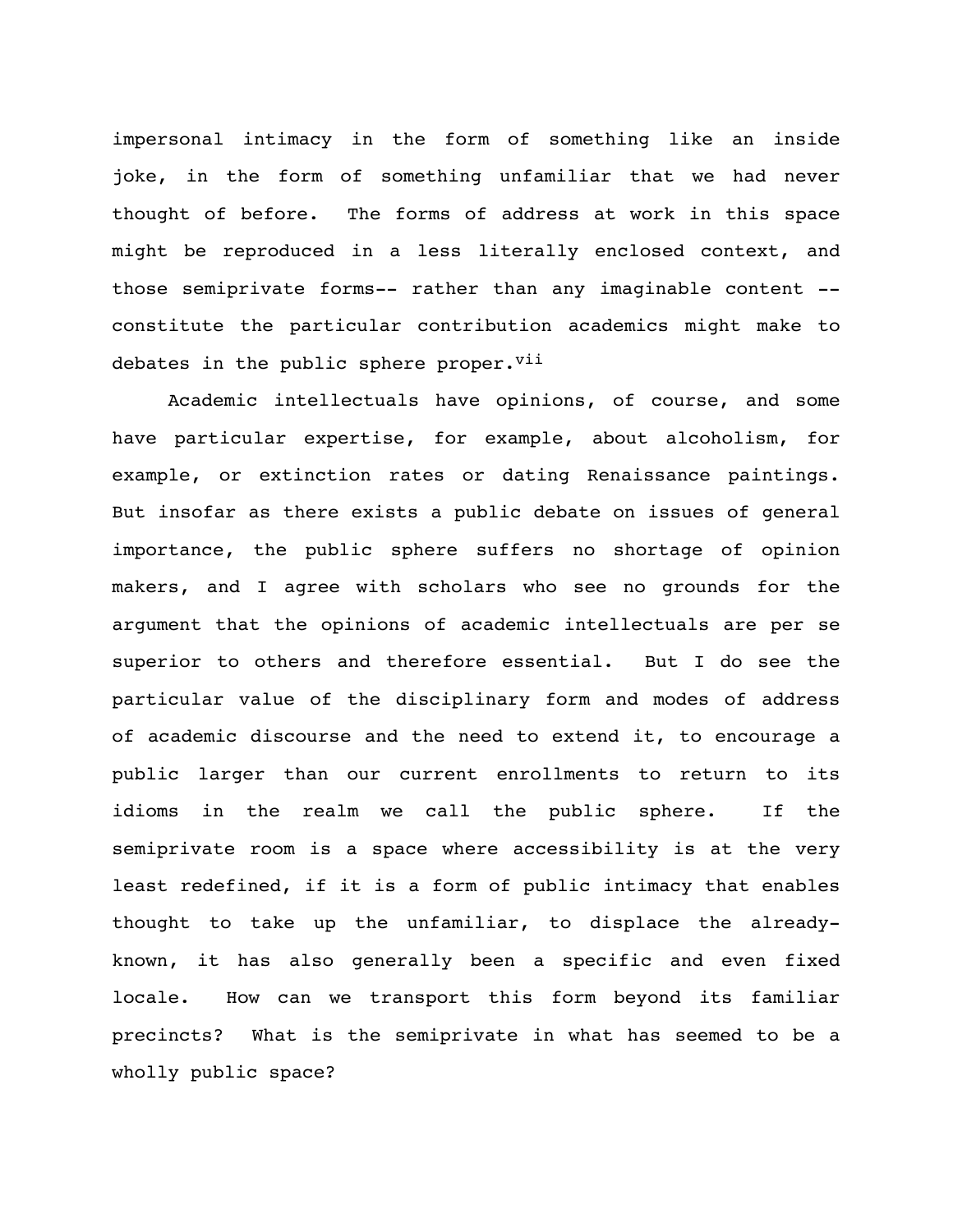III. ...let me tell you about myself....

Obviously, these kinds of questions border upon a number of critical debates with significant histories in (of course) different disciplines. One is the argument about what exactly ought to count as the "public" in the phrase "public space." From some perspectives, the public sphere is the site of citizenship and free debate, as opposed to both the marketplace and the state; in Habermas' words, the public sphere is "the sphere of private people come together to form a public." Yet in quite common feminist idioms, the public is precisely the world of labor and the state, while the private is the domestic or the family, only in living memory genuinely subject to the rule of law. At the same time, in both the lingua franca and the technical idioms of capitalist democracy in the US, the private is the market and the public is the state and its interfering bureaucrats. I am persuaded that publicity "is a quantity appearing in the market as well as the state, and in numerous spots in between; [consequently] no sites are inherently or eternally public" (Robbins xv). In the context of my argument about the possibility of extending the modes of address of the semiprivate room outside the academy, I take public only to mean beyond the confines of the university and the disciplines it shelters, in the space outside the semiprivate room. Mine is thus a rather unreflective deployment of the term public at this point, a matter we may want to discuss later at some length.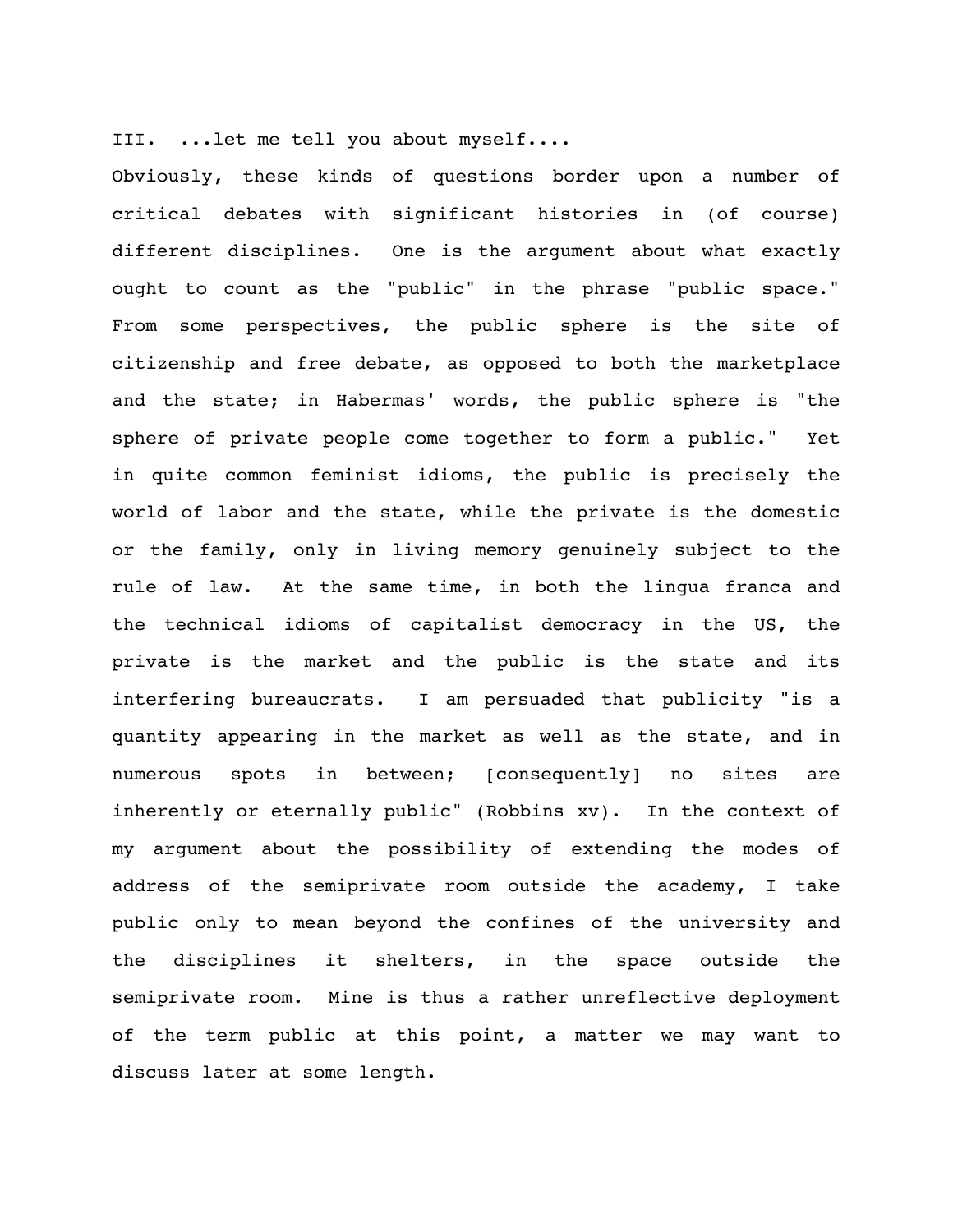There is also by now a body of fairly recent work addressed to the rhetorics and poetics of the classroom, teaching as seduction and the (usually private) play of pleasure and desire in the work of knowledge, stretching at least from Barbara Johnson's The Pedagogical Imperative: Teaching as a Literary Genre (1982) to Jane Gallop's Pedagogy: The Question of Impersonation (1995) and beyond. This genre of work builds, of course, on a much older, even ancient literature of pedagogy; ironically, it has persuaded me -- against some of its own explicit thematizations -- that the erotic charge of some teaching is fueled by the fact that a classroom collects an ensemble of (relative) strangers. As the semester wears on, familiarities are established and friendships grow; while the tones of discussion almost inevitably become more forgiving and less spectacular, the possibilities for transference often fade and dissipate -- solidarity rather than seduction becomes the predominate mode. The impersonal erotic and intellectual potential of the classroom is one of the lessons this work.

This puts it at odds with the critical problematic that goes in the United States by the name "personal criticism." In speaking of a semi-private space as a possible locus of impersonal intimacy, I in no sense want to contribute to this critical discourse. Some have argued that personal criticism is "the expression of neither private nor public life, [but] a complex interweaving of the two" (MacDonald 237). I am skeptical about this claim and dismayed by the thought that it may seem to resemble my own argument. Personal criticism, self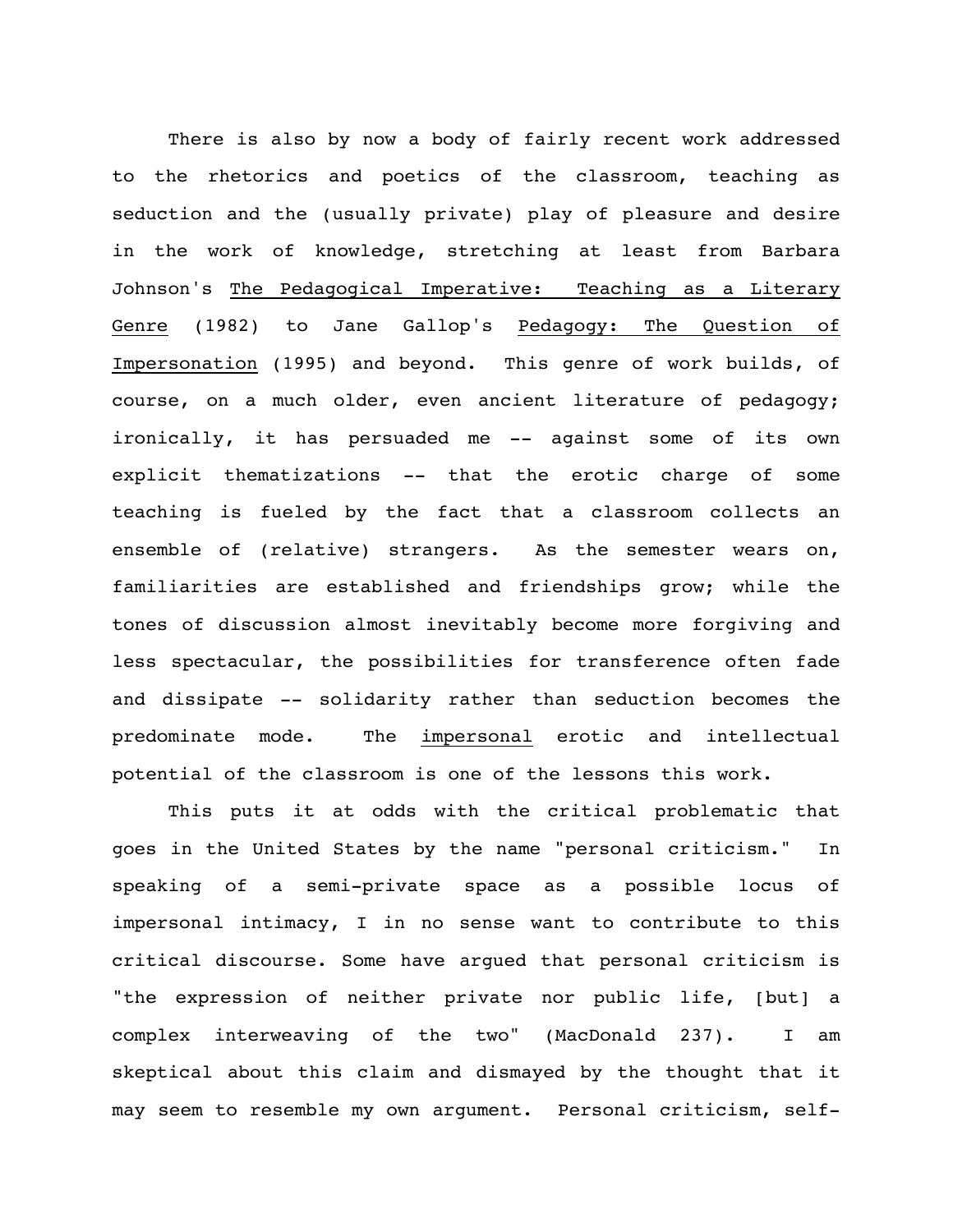writing, and autobiographical criticism remain burgeoning areas of discourse in the US. Within feminist theory, which is the field I know best, their growth is bound up with several problematics, including the call for academics to work as public intellectuals and feminism's constant interrogation of disciplinary limits and assumptions. As such it borders upon my topic. But from the perspective of the semiprivate, personal criticism is a screen-formation. Often indistinguishable from confession, marked by self-revelation, anecdote and pathos, it appears capable of reaching the larger audience that the academic intellectual longing for the public sphere seeks and to adopt the mode of the semiprivate on a broader stage. Its stories are infinitely "accessible." It admits a certain kind of affect. Its addressee is apparently anyone. But personal criticism seems to me too often a failed oxymoron: the personal function blocks rather than sharpening the critical one. This is true in part because its authors often seem caught up in the self-justifications that (not surprisingly) tend to cling to self-revelation: I tell you about myself so you will understand me better and criticize and judge me less harshly. (This is an effective deterrent to critical readers -- to respond unsympathetically is unthinkable. A close reading and critique of the mode of personal criticism I am here admittedly denigrating seems to me a form of gratuitous violence; I could not justify it, even for the sake of making my case against its impact stronger. Thus does personal criticism regress from the disciplinary form it mimes.)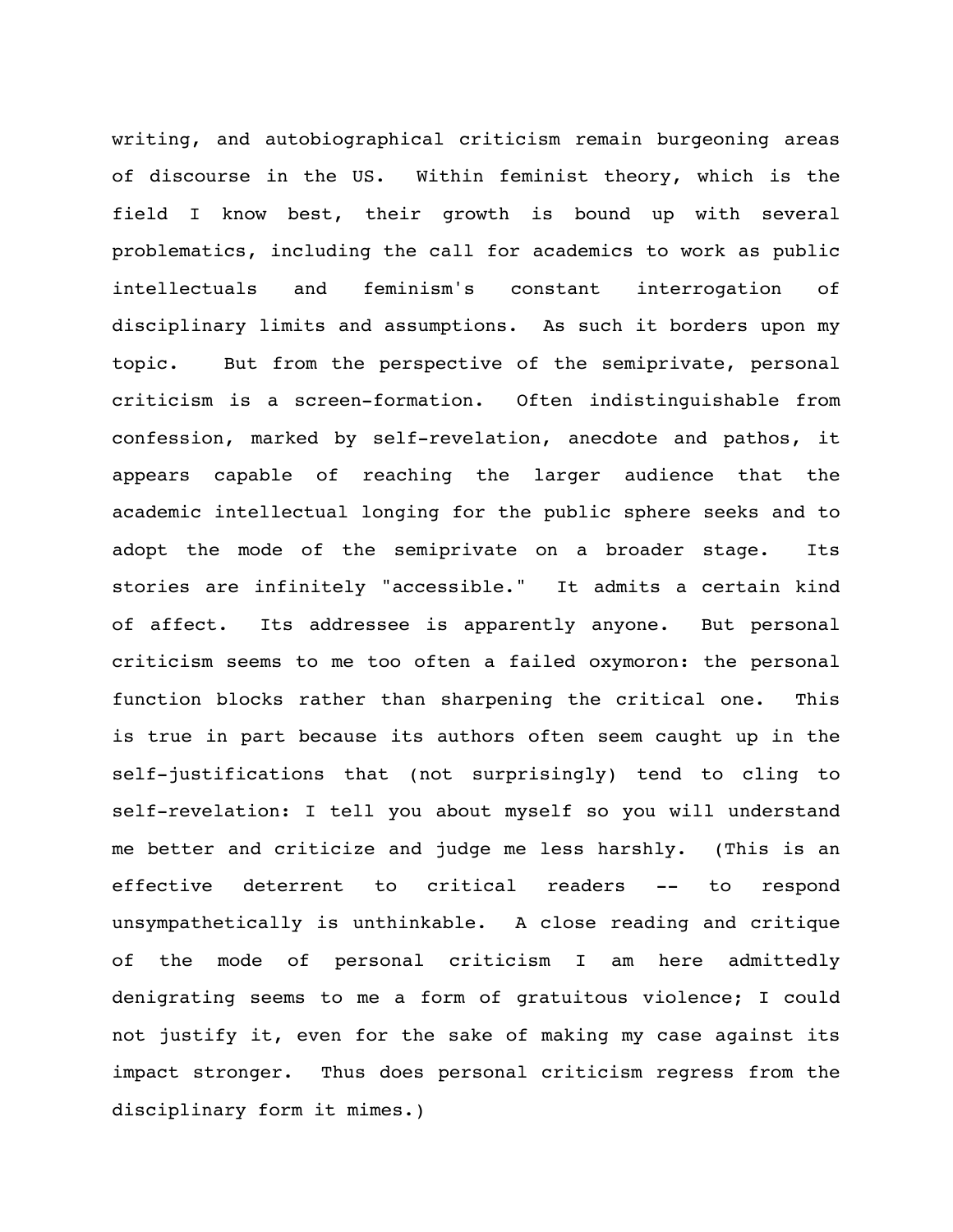Instead, I will speak for the "impersonal intimacy" of the semiprivate as a gesture against personal criticism, but one that retains the insight that the personal is the political. Personal criticism is alleged to flow from that insight, but it all too often privatizes criticism and with that domesticating gesture (and I choose my word with care) robs the slogan of all its energy. Ultimately, personal criticism may repackage identity politics after poststructuralism and the sustained critique of our canons (of literature and theory) by the broad currents of multi-culturalism and post-colonialism. In the wake of the critiques of experience as its own self-evident ground and of identity as a homogeneous and bounded fact, personal criticism asserts its concern with subjectivity, standpoints and the textuality of experience and offers a response. But whereas identity politics, for all of its limitations, does imagine solidarity and collective thought and action under the rubric of a shared but agonistic identity, personal criticism often shrinks identity to the experience of an individual unsettled by identity's politics and proffers that experience to every reader -- addresses the reader only to demand in return the intimacy of identification. This mode of address cannot attain the status of the semiprivate because it is too entrenched in the private as such. There are exceptions to this rule, of course, and I will close this exorbitant polemic by acknowledging my debt to figures like Patricia Williams and Jane Gallop. Williams' field is law, a discourse that genuinely seeks to sanction her remarkable mode of "personal" intervention, yet her anecdotes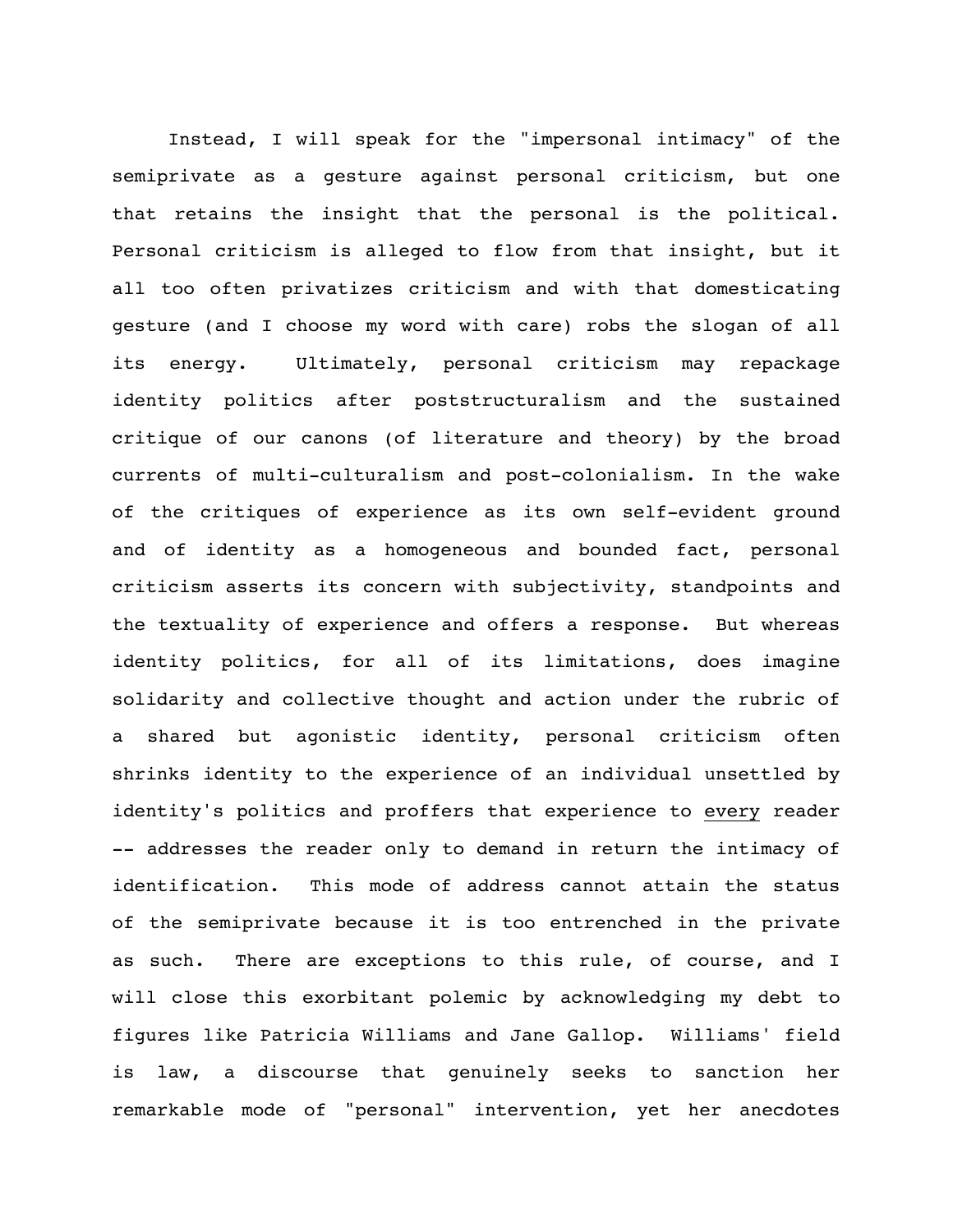become both cases and texts, studded with astonishing moments of artifice as testimony (see her "consistency of polar bears"). These moments break the bonds of personal criticism. Gallop relentlessly writes her subjectivity into her theoretical work, but she then subjects it to an impersonal, textual reading, which is remorseless and refuses the safety of experience as ground. For both of these theorists, writing unmoors mere experience and makes it a site of contestation.

The mode of address characteristic of the semiprivate room is one in which the personal is profoundly stylized -- indeed, aestheticized -- and in that gesture, it achieves a kind of powerful "de-identification," to use Gayatri Spivak's term. When the personal becomes a "text" in this sense, it becomes semiprivate, intimate but impersonal; personal criticism is then its own critique. Sara Suleri has written that such work follows "a strategy of dismantlement that dispenses with such dichotomies as public and private or inside and outside in order to position itself at the border of outsideness" (175). In this "unsequestered idiom," "the question of identity [is] translated into the more vertiginous problem of positionality," and the individual, rather than a teller of secrets, is "open on all sides, ...all surface" (174). In the semiprivate room, identity is precisely open on all sides, a problem of positioning and "public language," a problem of address and of object. It is to the operation of that public language and the mode of attention it enables that I would now like to turn.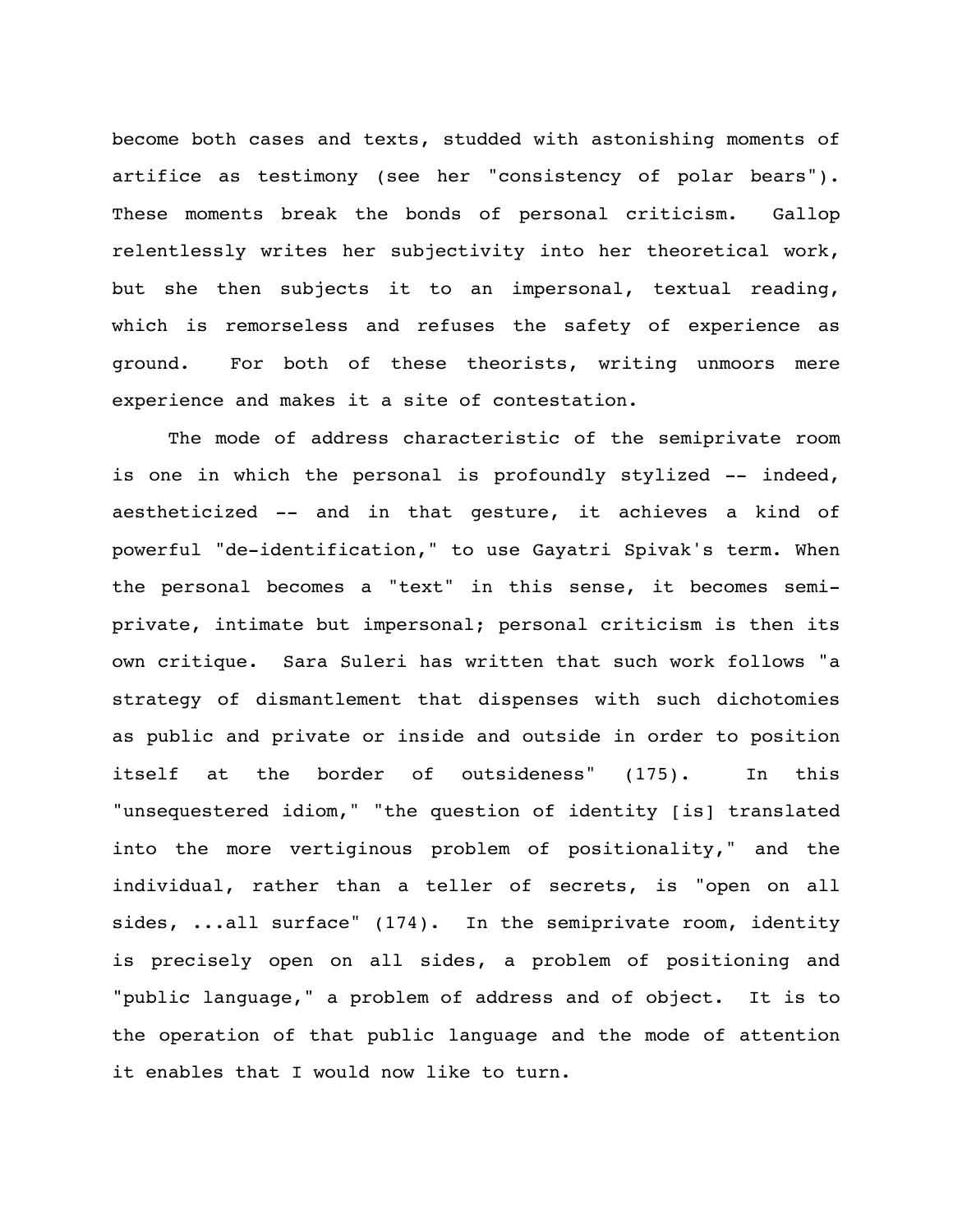## **iv. this story begins: "you would have been so angry..."**

I have written elsewhere at some length of the problem of address as essential to the problem of feminist theory, and I would like now viciously to schematize that argument for you by asserting that the problem of relocating the semiprivate room and of adapting its insights for a discourse on the aesthetic is a problem of address. Viii

Your feminism will win you a place in other people's stories. This fact alone makes feminist theory a potential exemplar of the impersonal intimacies of the semiprivate. Indeed, I would suggest that an enormous range of the topoi of both feminist criticism and feminism as social practice -- from the deconstruction of the opposition between the personal and the political to the interrogation of the privacy of the private sphere to our concern for the domestic novel and autobiography as genres -- announces feminism's investment in this evolving field of interpretative play. Another person's story is in this sense a strategy that helps us enter one another's narratives and, paradoxically, discover our "own" readings (or politics); and in such circumstances, the correct address is both essential and impossible to derive or calculate fully in advance.

By the term address, I mean a rhetoric that positions an addressee -- and willy nilly and reciprocally -- an addressor - and then proceeds to manipulate (in the best sense of that word) their relationship. I am not, in other words, using the term address to refer to an empirical audience or to histories of reception. The value of an emphasis on address is that it frees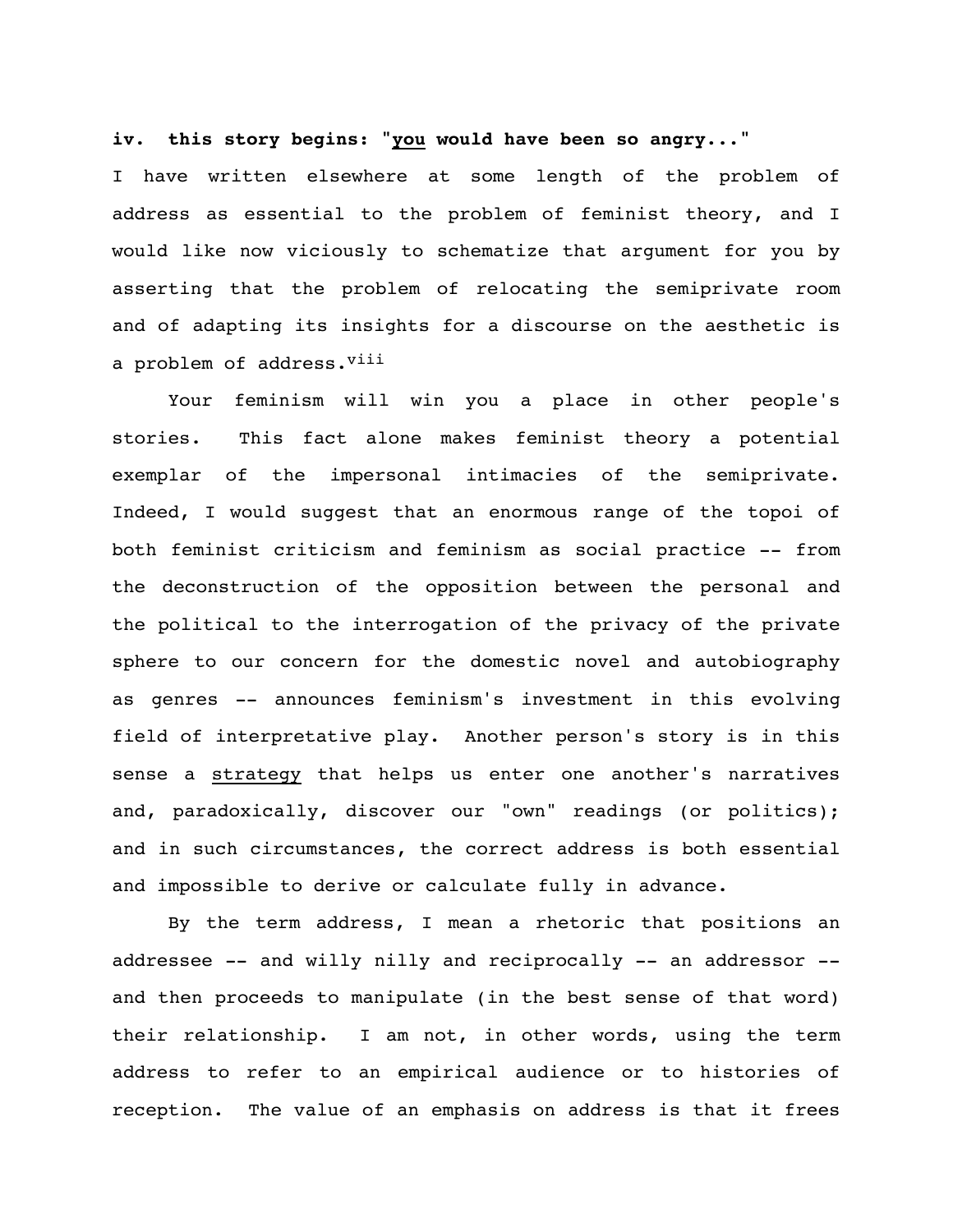us from our (and much of feminism's) obsessive interest in who is speaking and turns us towards the matter of whom they are speaking to, all the while holding open the position of the addressee, allowing us to examine the textual moves that sculpt that position before any reading subject approaches.<sup>ix</sup> (Quintillian and contemporary rhetoricians of apostrophe are more relevant proof texts than any work of phenomenology or history of readership.) Furthermore, the problematic of address makes inescapable the realization that the feminist subject, her objects and her narratives/theories/politics are the product of a discursive practice without guarantees and without end. To borrow a phrase from Stanley Fish that appears at the end of my paper, an emphasis on the problematic of address is invaluable because it makes it clear that feminist theory is a project that must "keep going."

More precisely, I would argue that feminist theory has been built upon a series of narrative permutations that describe the complex relationship between a (feminist) narrator and the necessarily intersubjective (semiprivate) substance or source of her tale and that can be captured by three sentences: (1) I tell my story as the story of your feminism.

(2) I tell my story as the story of my feminism.

(3) I tell your story as the story of my feminism.

Without fully rehearsing my argument concerning each of these possibilities (and the fourth temporarily excluded one -- I tell your story as the story of your feminism), let me shameless leap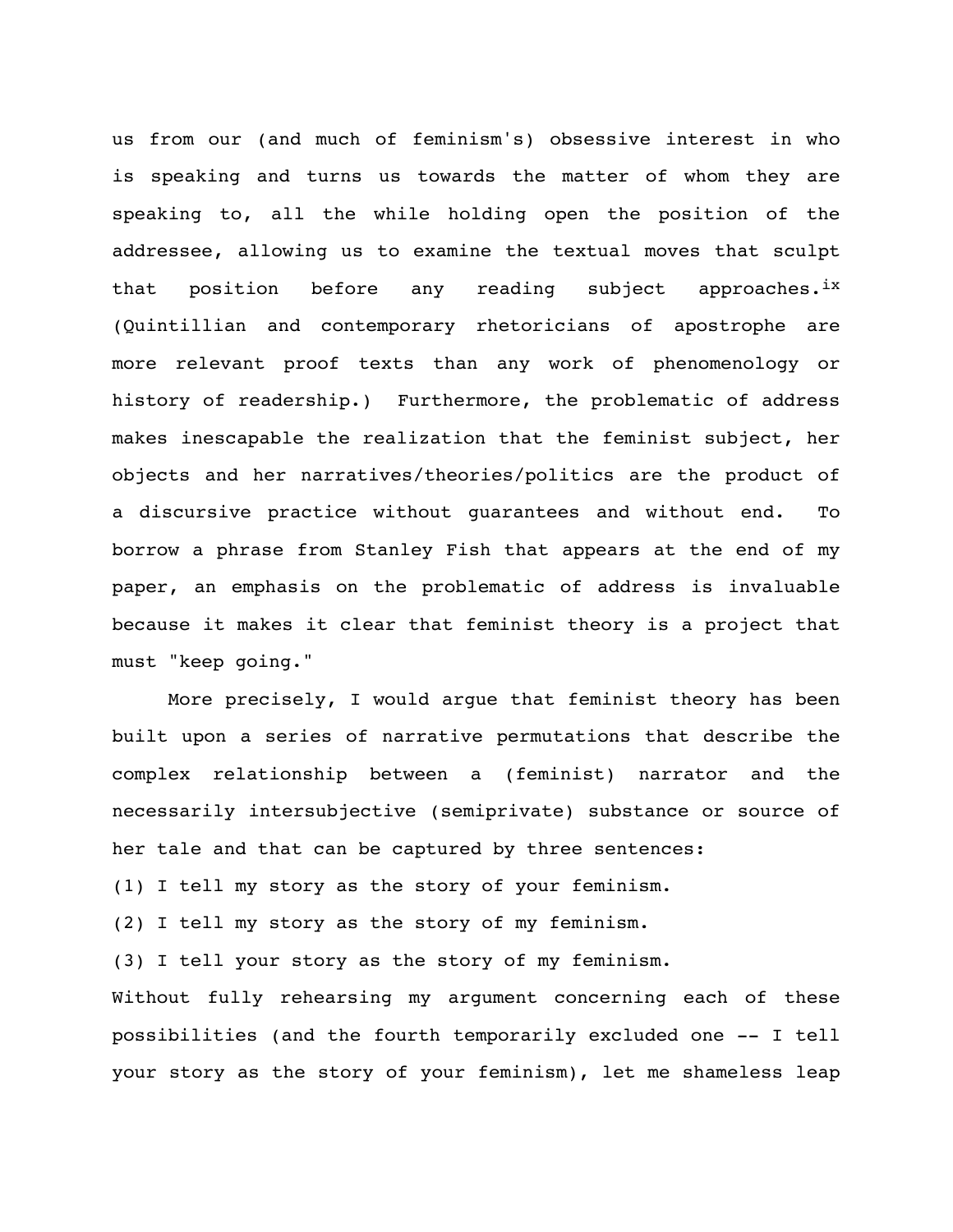to my conclusions about the way in which they provide an outline of feminist theoretical practice.

These sentences map the problems of representation, subjectivity and experience in feminist discourse. They expose the feminist subject as an effect of a narrative relation not determined by content or (unmediated) experience. They thus figure the discursive and rhetorical gap across which any feminism must articulate itself. The first, "I tell my story as the story of my feminism," tends to dissemble this gap somewhat. It engages its addressee in the imperative: "Listen!" Generically, it appears as confession, autobiography, memoir; politically, such a narrative can seem to affirm the adequation of women to feminism and to render suspect if not impossible the category of men in feminism. Experience often emerges here as the bedrock of authentic political commitment. These are familiar stories in feminism (and other movements of all kinds), and they have produced undeniably powerful political and aesthetic effects.

The second sentence, "I tell my story as the story of your feminism," which may sound tinnily in your ear, tends to exaggerate the gap between the narrator and his own tale, as well as that between the narrator and the addressee. This sentence dissembles the narrator's feminism by projecting it onto another, generally more "appropriate" figure, to be more precise, on to the addressee. This is a story I have analyzed at length, demonstrating the way in which it engages its address with an apostrophe that makes the female addressee the feminist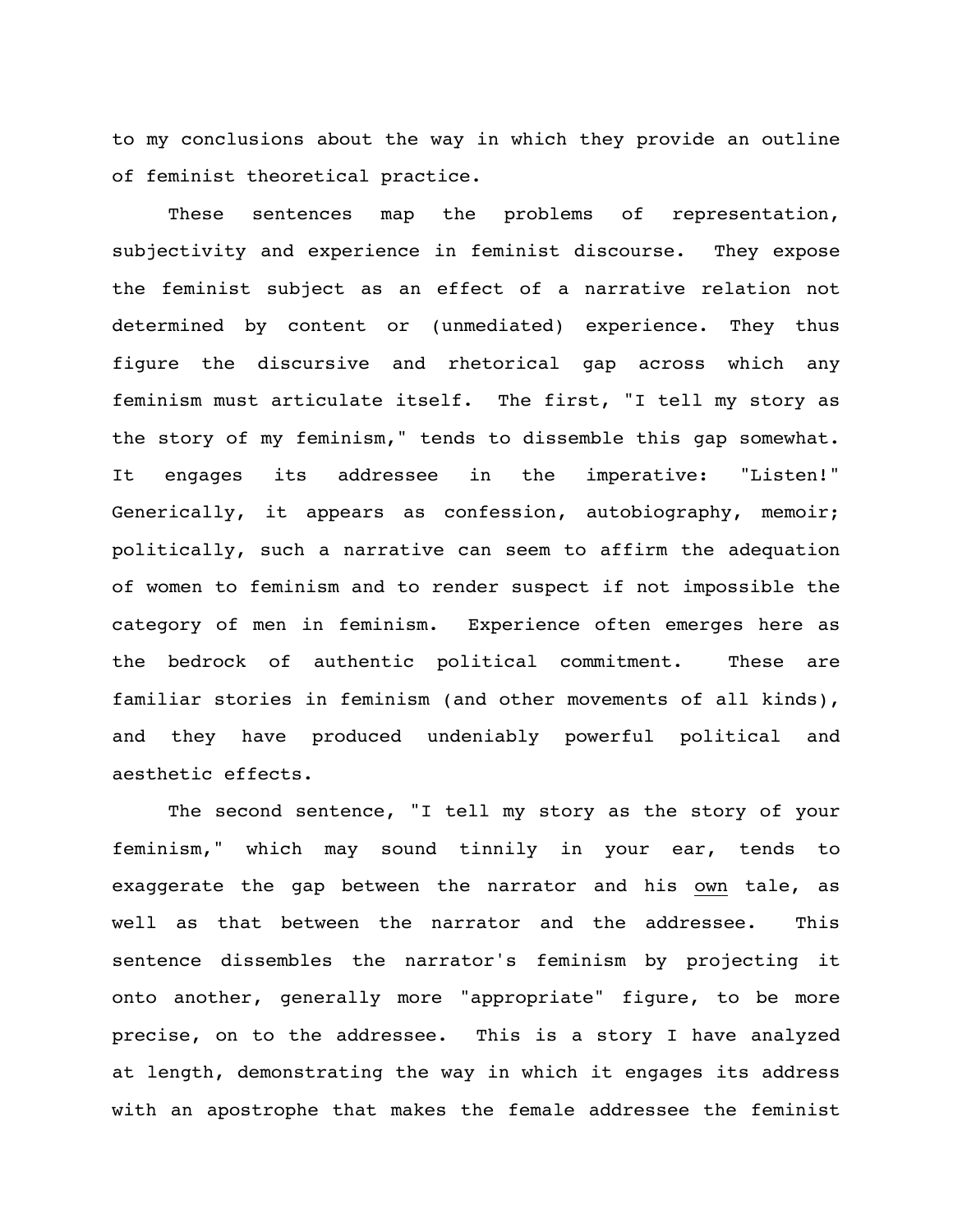subject of the story to come, wins her a place in another person's story, as I put it above, often by beginning with the apostrophe: "You would have been so angry." The addressee is assigned the narrator's disavowed anger, and she thus becomes the feminist in his story. Finally, the third sentence, "I tell your story as the story of my feminism," openly appropriates another's story as text; it engages its addressee as a reader. Its own reading of a story that it acknowledges as coming from elsewhere is partial and provisional. And yet leaps across the natural barrier of experience-as-one's-own and renders the private public, the intimate impersonal, insofar as it is now the subject/object of general and "open-on-all-sides" discussion. This last possibility is by far the most daunting mode of narrative and of address, but it is perhaps also the most rewarding. How can an unfamiliar object be read without violence or addressed in an unsequestered idiom that achieves an impersonal intimacy? How can apostrophe travel across political boundaries and avoid the pitfalls of appropriation?

In principle, such a safe passage is impossible. In the place of any assurance that we can do no harm, I will invoke the practice Gayatri Spivak. Spivak seems to me to be the theorist who has most thoroughly investigated the possibility of a position that emerges as a relation between address and the disclosure of a new object, often another person's story. With no claim to an authentic voice, she locates a critical position through the impersonal intimacy that is established by telling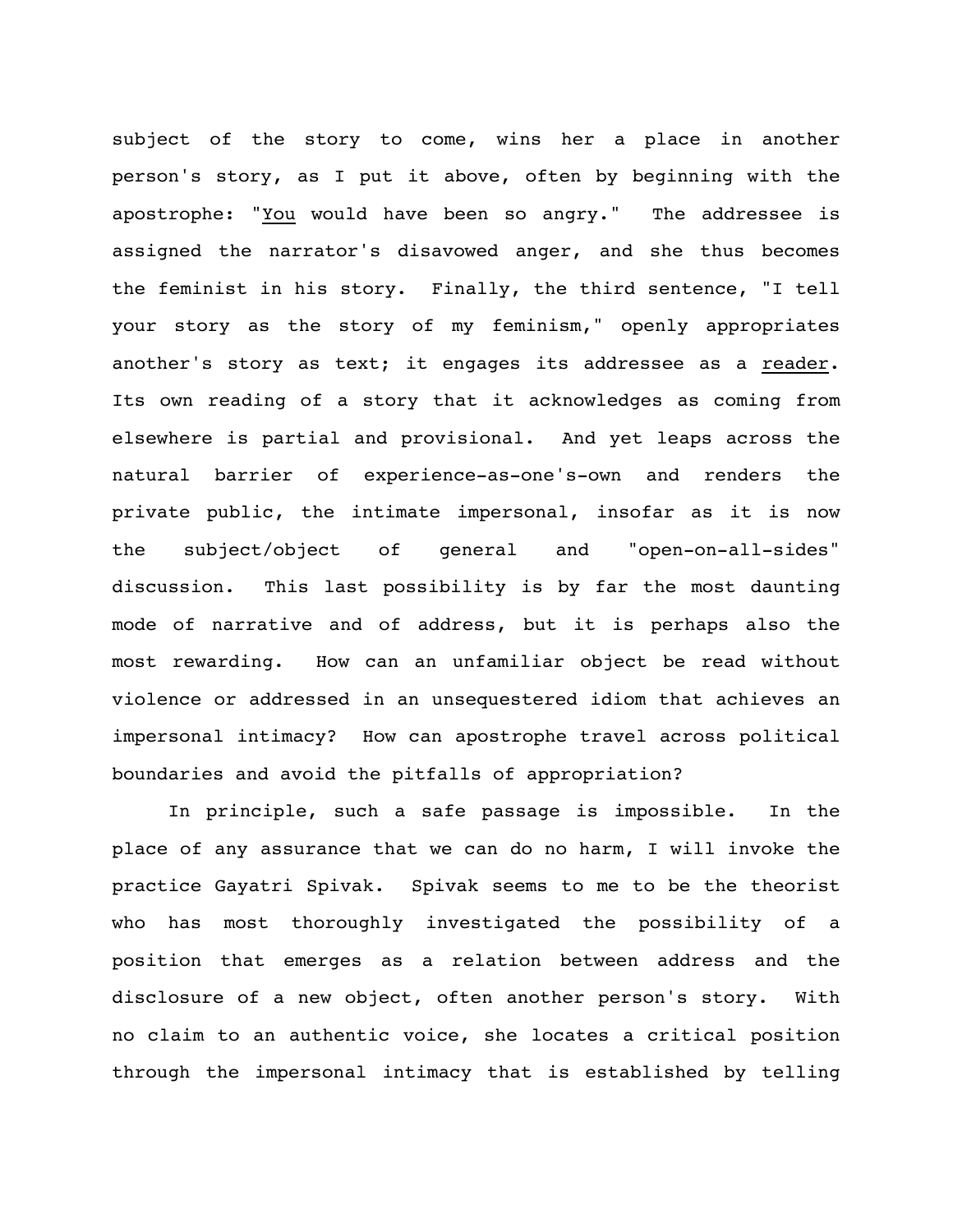another person's story and acknowledging its feminism as her own, by positing a semiprivate space of exchange.

Indeed, Spivak's account of even the most seemingly selfrevelatory narrative presents it as the explication of a previously inaccessible (and markedly disciplinary) object: Assuming that there is such a thing as the story of a life..., [mine] would sound rather different from all the other talkings about myself that I engage in. I believe that the way to counter the authority of either objective, disinterested positioning or the attitude of there being no author...is by thinking of oneself as an example of certain kinds of historical, psycho-sexual narratives that one must in fact use...When one represents oneself in such a way, it becomes, curiously enough, a deidentification of oneself, a claiming of an identity from a text that comes from somewhere else (1989 130, my emphasis).

This deidentification is an impersonal apostrophe through the looking glass, in which we can read the third form of feminist narrative. Spivak's "Can the Subaltern Speak?" concludes with another woman's story, that of a young Brahmin member of a group fighting for Indian independence, who killed herself in 1926 when she could not bring herself to commit a political murder. Bhuvaneswari Bhaduri hanged herself while menstruating, so her suicide would not mistakenly be attributed to an illicit pregnancy. Spivak refuses insider-status in relation to this Indian example: "I was born in India and received my primary, secondary and university education there...My Indian example could thus be seen as a nostalgic investigation of the lost roots of my own identity. Yet even as I know that one cannot freely enter the thickets of 'motivation,' I would maintain that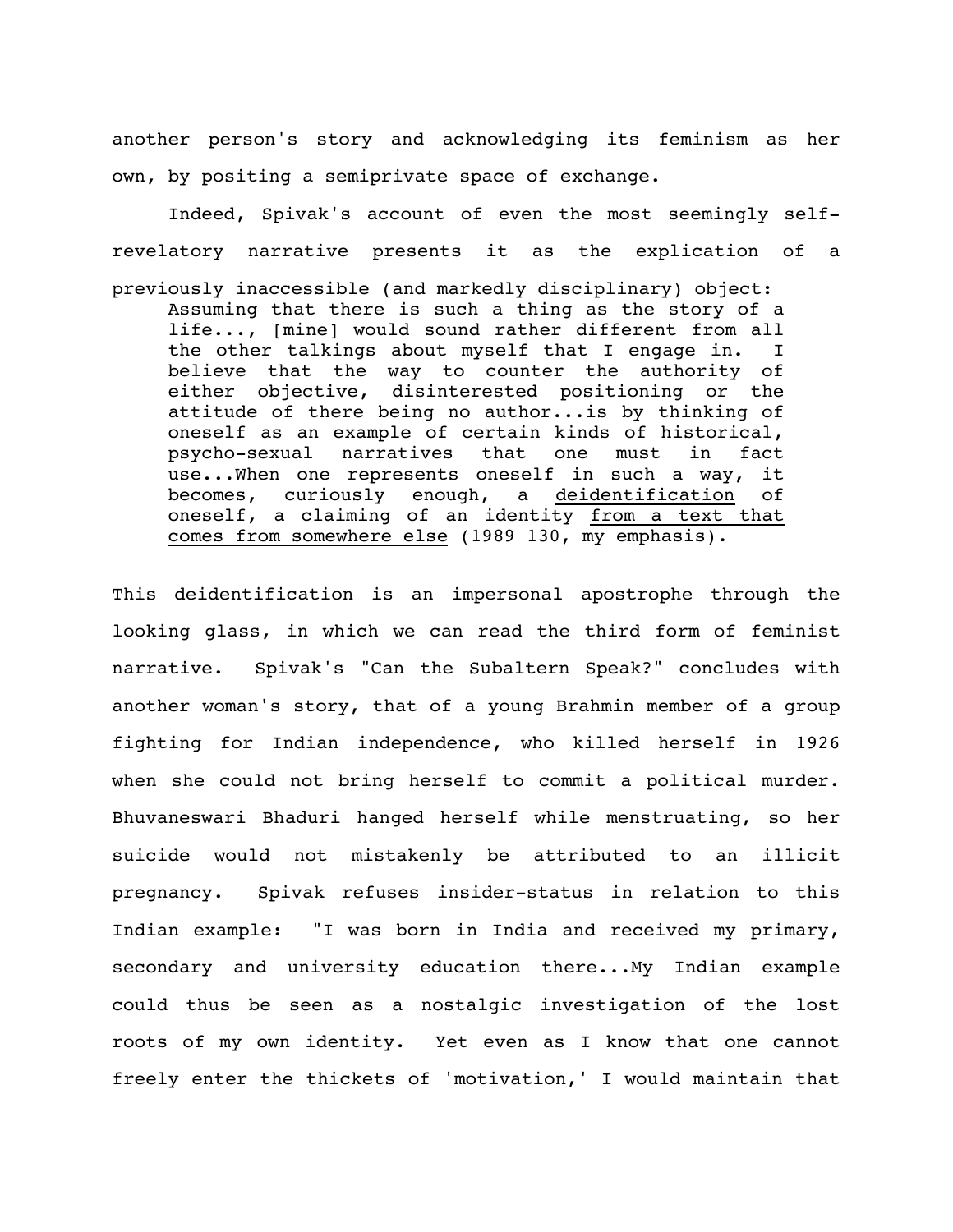my chief project is to point out the positivist-idealist variety

of such nostalgia" (1988 281). She argues that Bhaduri perhaps rewrote the social text of sati-suicide in an interventionist way...she generalized the sanctioned motive for female suicide by taking immense trouble to displace (not merely deny) in the physiological inscription of her body, its imprisonment within legitimate passion......Bhaduri's suicide is an unemphatic, ad hoc, subaltern rewriting of the social text of sati-suicide" (1988 308).

What I find exemplary about Spivak's analysis is her insistence that one must take up the critical position inscribed by the retelling of Bhaduri's narrative without the sanction of an authentic voice, without relying on one's own story, and without claiming to recover the female subaltern as a speaking subject. One narrates, foregrounding the complicitous and hazardous process of representation, and calling the place of the investigator into question, in order to produce a critical position, an address and an object -- this position, rather than voice or identity or authenticity, is the end (in every sense) of this story. As Spivak says: I "was really trying to analyze and represent her text. She wasn't particularly trying to speak to me. I was representing her, I was reinscribing her" (1990 57). Representation is not limited to or identified with inclusion here. Indeed, Spivak's work makes clear that this process of reinscribing with no adequate warrant inhabits all stories, even those that seem to be most familiar, most our own. Disciplinarity and its semiprivate idiom is the principle of this critical practice of deidentification: of narratives, of objects, of identity. As we enter into it, serious errors are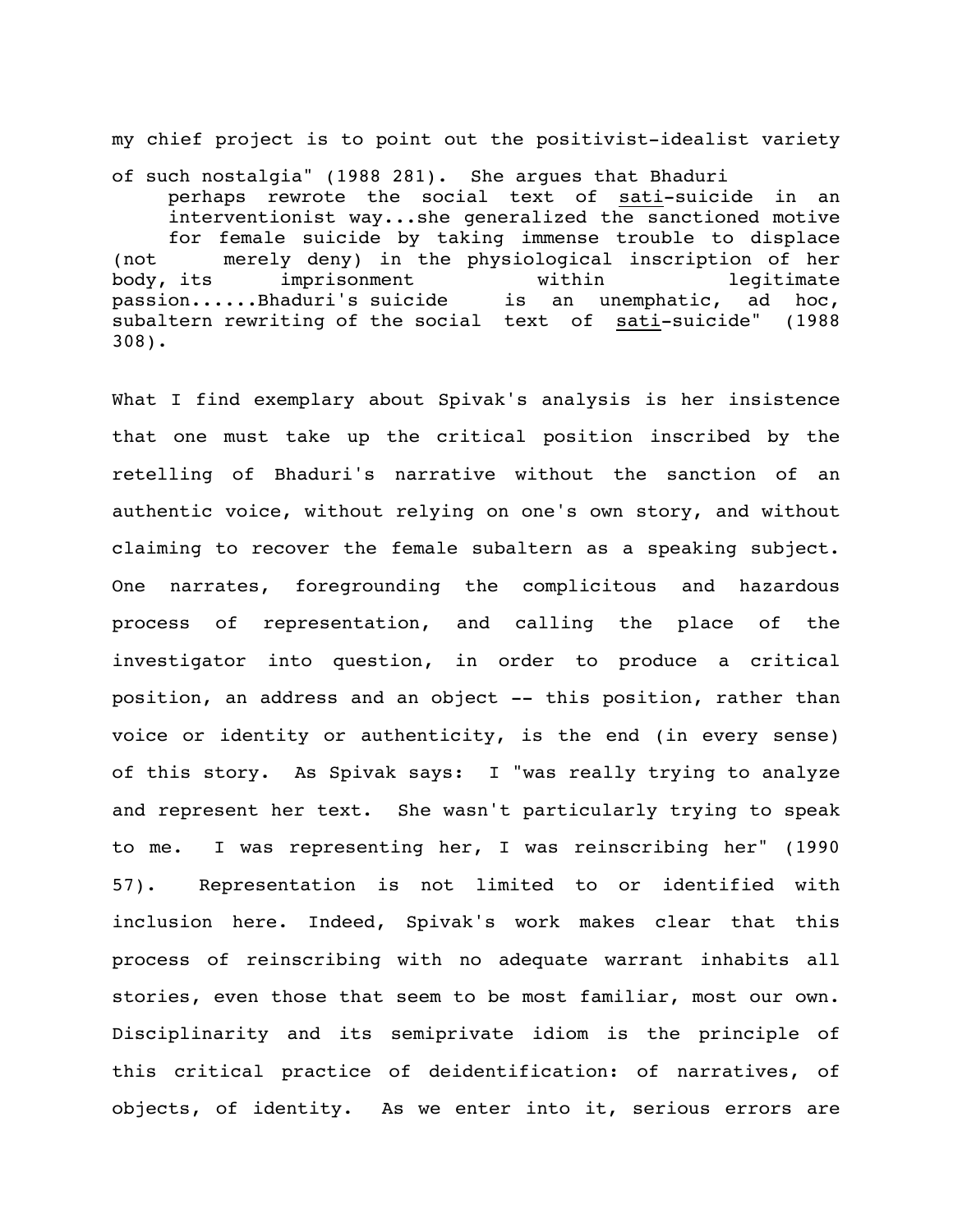unavoidable. Many narratives will be discarded, rewritten, derided, refused, by those we address; yet, to risk failure and the painful consequences of failure in the interests of what Alice Walker cunningly calls a "mere representative[ness]" (371), to displace the phantasm of the familiar, which renders us "unable to construct theories about experiences [we] haven't had" (5), with new and unfamiliar objects, may be the only way to earn a place in other people's stories, to build a public intimacy in the idioms of the semiprivate room.

## v. Coda: Providence always provides

The phrase "providence always provides" is a citation from Stanley Fish's Professional Correctness: Literary Studies and Political Correctness. Fish is celebrating the convenient falling into his hands of a book by Alan Sinfield (Faultlines: Cultural Materialism and the Politics of Dissident Reading) which allows Fish to answer the question: "what would the Cultural Critic say?" about his own arguments; it thus provides him with a certain figure of the reader, a target to address, and a particular representation of the public intellectual. Professional Correctness is providential for my purposes because it both anticipates my argument and radically opposes it, and, finally, provides me with a last word.

Professional Correctness argues on behalf of the disciplinary "distinctiveness" of literary studies and against the view, attributed to cultural critics, that literary studies could be (not should be, but could be) transformed so "that it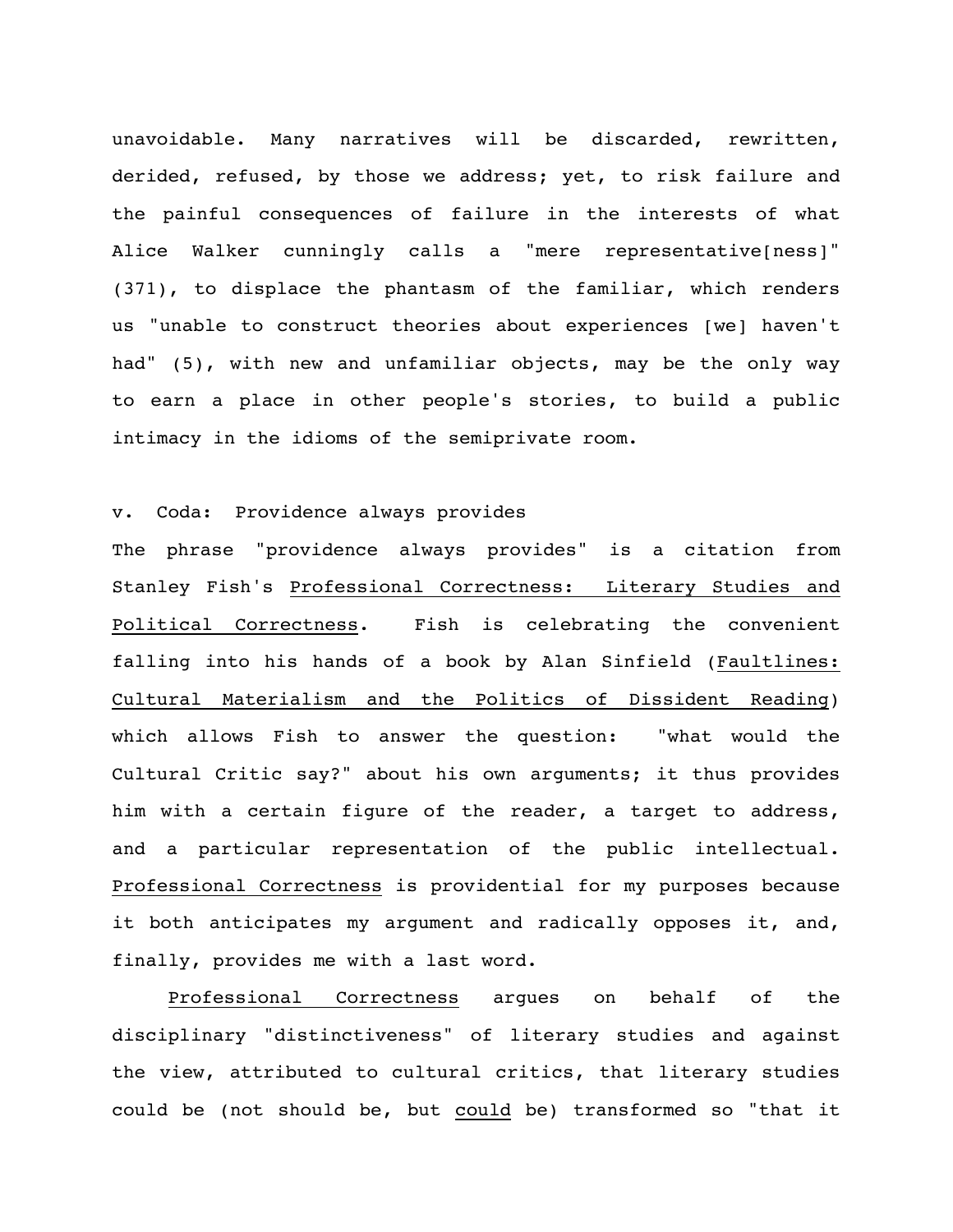is more immediately engaged with the political issues that are today so urgent: oppression, terrorism, violence against women and homosexuals, cultural imperialism" (1). According to Fish, this cannot happen -- however much we may need and wish for it to happen. His reasoning is deceptively simply: "It is not so much that literary critics have nothing to say about these issues, but that so long as they say it as literary critics," which is to say, as long as they speak about what literary works mean, "no one but a few of their friends will be listening" (1). In this account, the audience interested in being told what literary works mean is apparently already tuned in, and "we" are few (though fit, indeed, too fit). Given that "interpretations of literary works, no matter what their emphasis and independently of the motives of those who produce them, do not connect up strongly with the issues being debated in the public arena" (51), Fish argues, "no revisionary interpretation will ever have a public career......no one cares very much about literary criticism outside the confines of its professional practice" (54-55).

Fish's example of the isolation that disciplinarity imposes is the fate of new historicist readings of Shakespeare. (He aligns new historicism with cultural studies in a move some might quarrel with; for my purposes here, this is not a problem.) In his view:

An interpretation of Othello that marks out the dynamics of race-consciousness in a manner that might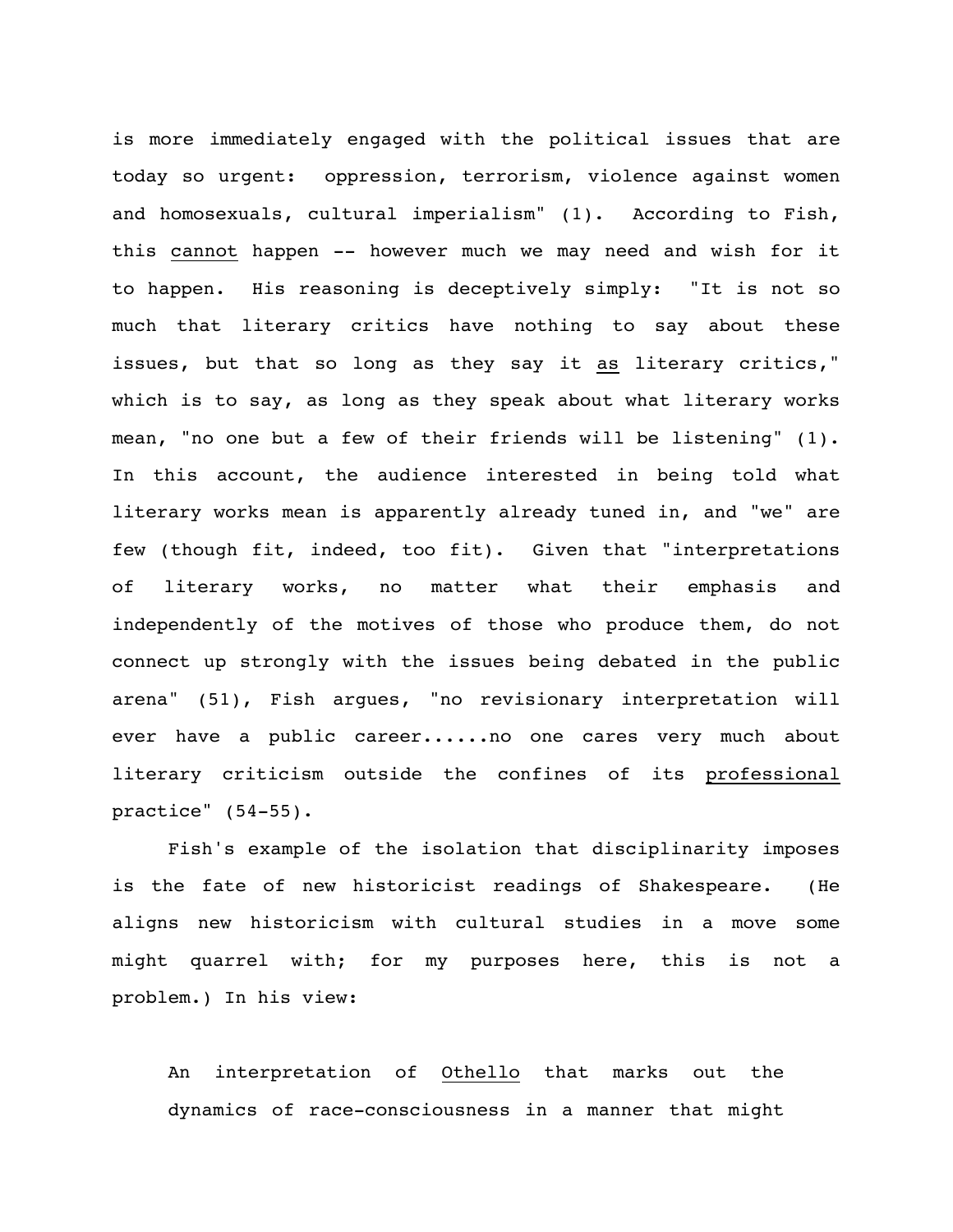gain it publication in Representations is not in itself going to constitute an effective intervention in our anguished national conversation about race......both the fear provoked by the new historicism, that is will lead to the substitution of partisan political agendas for the decorums and standards thought proper to the academy, and the hope attached to the new historicism, that it will lead to the substitution of partisan political agendas for the decorums and standards thought proper to the academy, are...unrealizable; the fear because performances in the academy must take a certain obligatory form; the hope because the form academic performances take...will not allow those performances to be effective outside the very special precincts of the academic world (51-52, my emphases).

The problem of form is the essence of this argument: "obligatory form" shapes acceptable performances within the academy and beyond its "very special precincts"; improper forms can never realize their feared or hoped for effects. Form excludes, and its exclusions mark the limits of the hopes and fears of critics everywhere.

It is crucial to take the pressure of Fish's argument in terms of this privileging of form. He does not say that literary studies should avoid politics. Indeed, he insists that he makes no claims whatsoever about what literary studies ought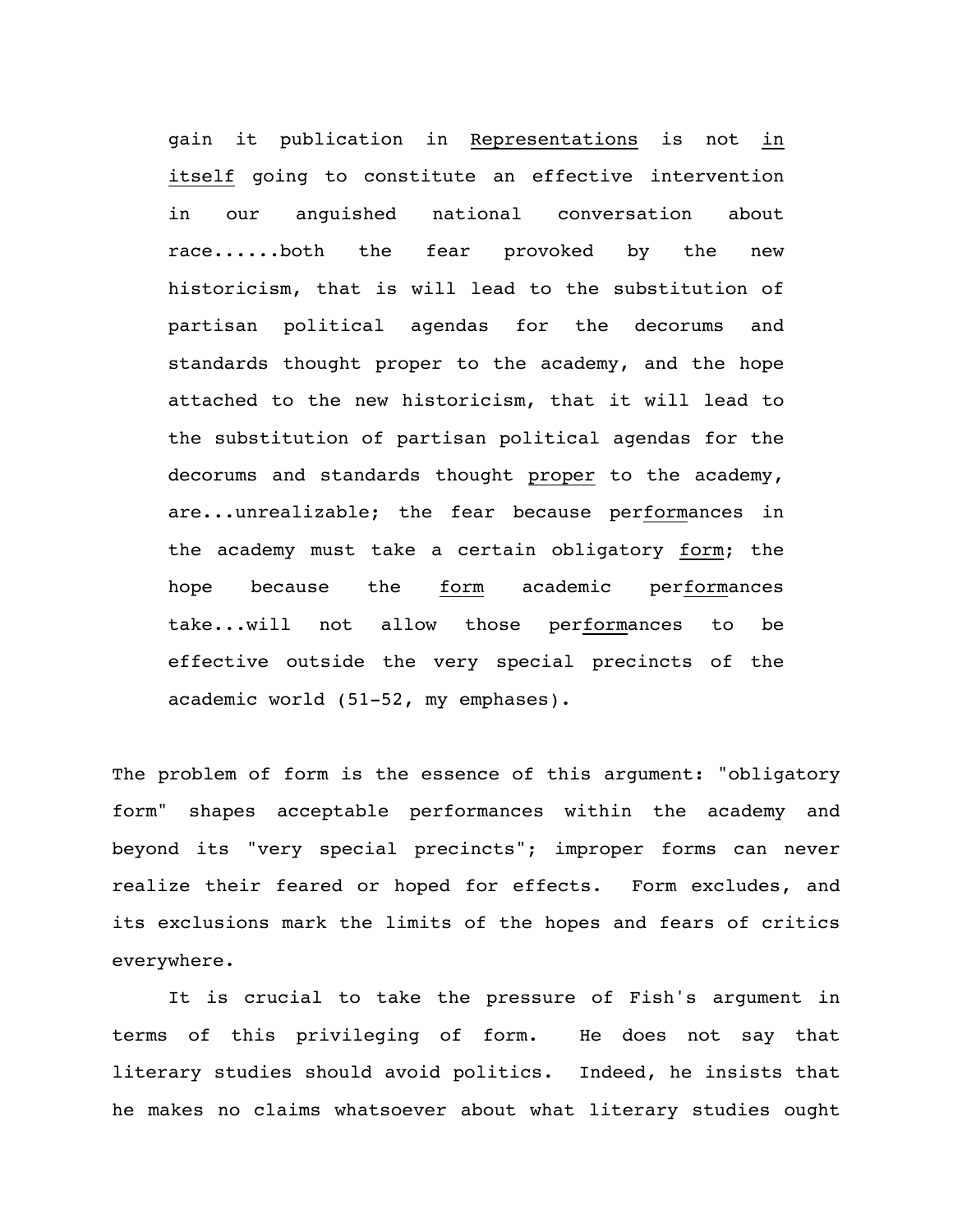to do. He argues rather that such politicization is a "practical impossibility" (65). The politics of literary objects will never interest a large number of people (that is, the public) because the distinctive form of literary studies is as foreign to them as the "alien murmurings of a galaxy far away" (91).

I suppose by now it is obvious why I would find this argument of interest. I echoed Fish at the opening of this essay in saying that literary intellectuals are not more qualified than anyone else to be public intellectuals in their capacity as opinion makers. And I agree with Fish's claim that literary studies has a significant kind of disciplinary distinctiveness, a form. While Fish mainly focuses here on literary studies as such, and I have been speaking about the most general level of disciplinarity, the emphasis on form cuts across this difference. But where Fish sees literary criticism's current form as a hobble to the radical dreams of the public intellectual, I see an opening, both at the level of disciplinary form and in the special case of literature. The problem, of course, is a matter of address.

Numerous sub-arguments in Professional Correctness support its thesis about form, most of which I must neglect today. Fish argues, for example, that a discipline will have a (non-trivial) political impact on our wider culture only if it finds a route to the formal councils of "those who inhabit the centres of power" (52). And he tends, as he often does in his powerful readings of interpretative communities, to think literary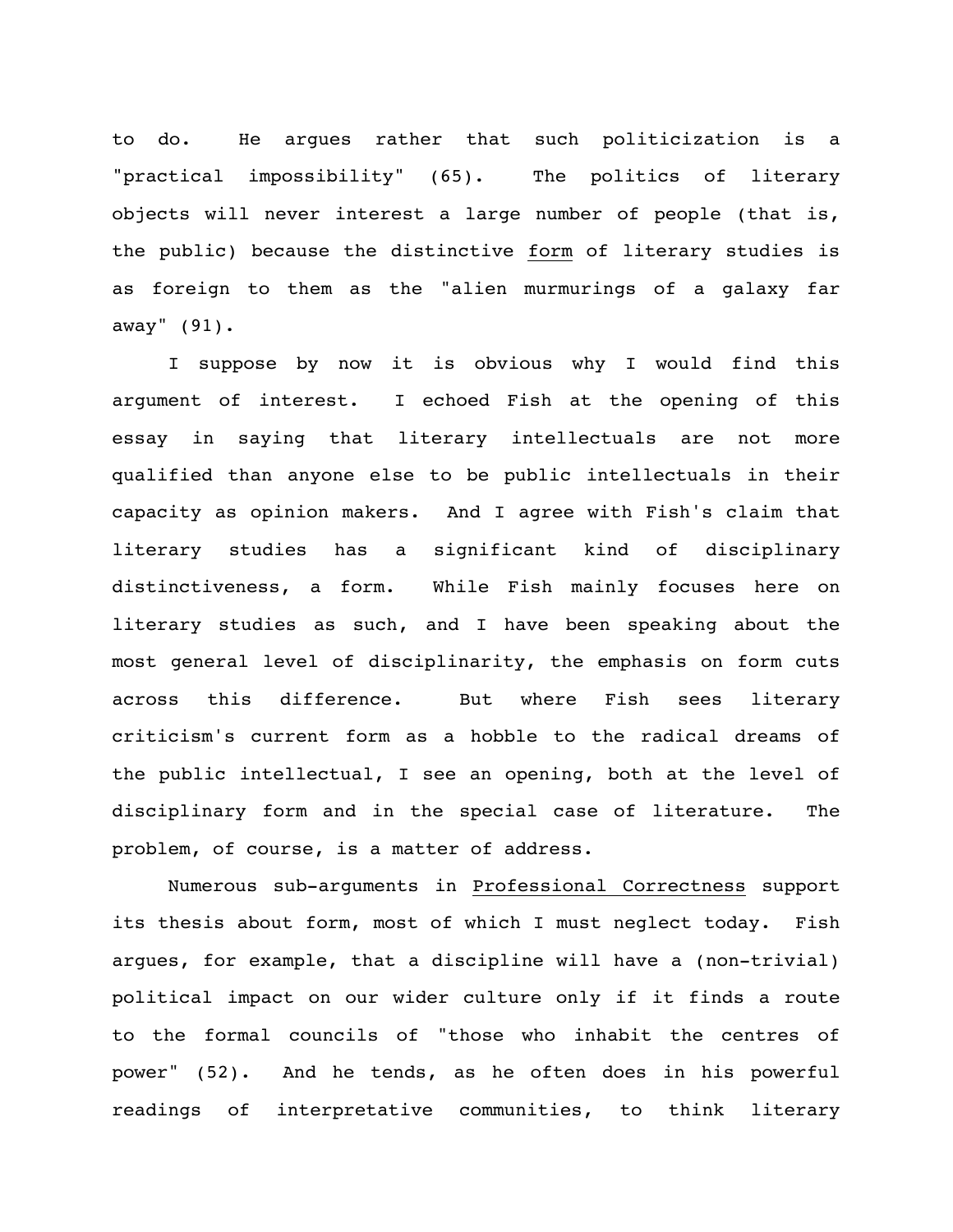studies one critic at a time -- though that individual critic is always deeply embedded in the institutions of scholarship, indeed, so deeply embedded that knowledge of his situation can do nothing to change it. The result is a "professional criticism" that bears an uncanny relation to the personal criticism it essentially eschews: the individual critic's experience of the profession (and of the effects of his or her work) is the whole story, precisely because his embeddedness makes his "subjectivity" a kind of "objectivity," a matter of public forms.

But if we think literary studies not as an anthology of individual interventions, but as a gargantuan, dispersed yet collective enterprise with no one at its head, it is easier to see its impact in shifting norms of public discourse, the unavoidable consequences of hundreds, even thousands of literary readings of Othello and Paradise Lost, Beloved and Pride and Prejudice. These consequences are not in themselves literary criticism, but they do result from literary critics speaking as literary critics. Similarly, if we view the mass media and cyberlife (along with the law and the legislature) as realms of public culture, we will easily detect the route of our collective efforts as teachers and critics to distant venues of political force, if not into the platforms of those who inhabit the institutional centers of explicitly political power. "We" are really not so few.

But leaving these disagreements aside, I want to focus on the fact that Fish says a number of things that seem true to me,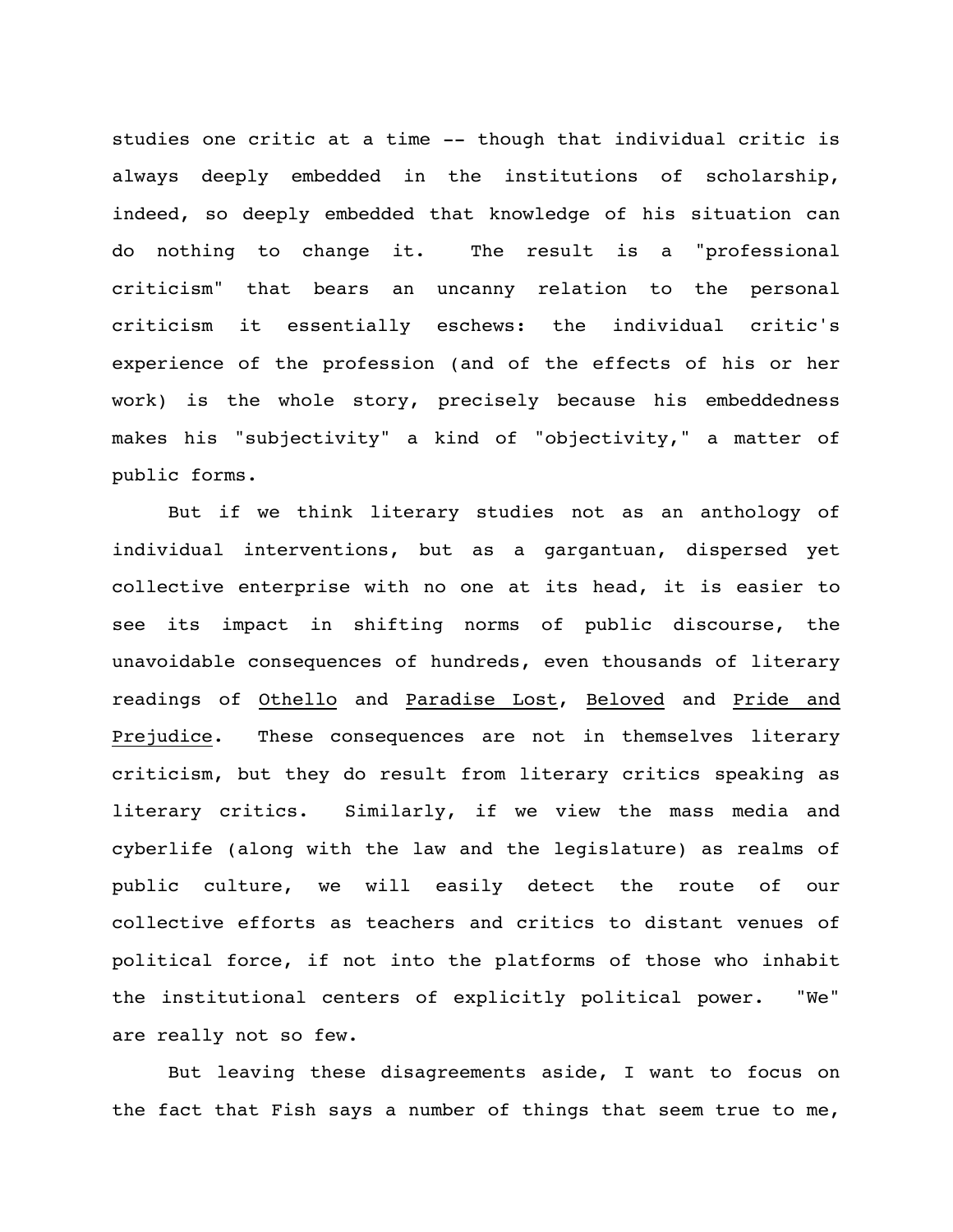including one I have already repeated: literary studies has a significant kind of specificity, and literary intellectuals are not per se more qualified than anyone else to work as public intellectuals -- the "issues" are larger than our training. It is when he defines the nature and the consequences of this specificity that it seems to me he stacks the deck against the possibility of a kind of generalization of what I would call the semiprivate discourse of the literary intellectual/critic.

Fish defines that specificity as the "desire to interpret the poem -- to get it right" (66). The form he attributes to literary studies has to do with determining the meaning of individual texts: "the purpose of literary criticism is to determine what works of literature mean" (66, 25). Fish concedes that this definition is "somewhat dated" (25); but this only serves his purpose in that it demonstrates that "literariness is a historical rather than an essential matter" (25). This historicity is a history of forms -- or perhaps the history of their absence, in periods when "anything is literary interpretation," which are by necessity periods when "nothing is literary interpretation" (29).

The catch-22 is unavoidable: insofar as literary studies is a discipline distinct from others, with its own forms of practice and modes of address, it will be literary studies and not some other thing. And should history deliver us to the point where "anything is literary interpretation," literary interpretation as such will cease to exist. For now, literary interpretation exists to determine what works of literature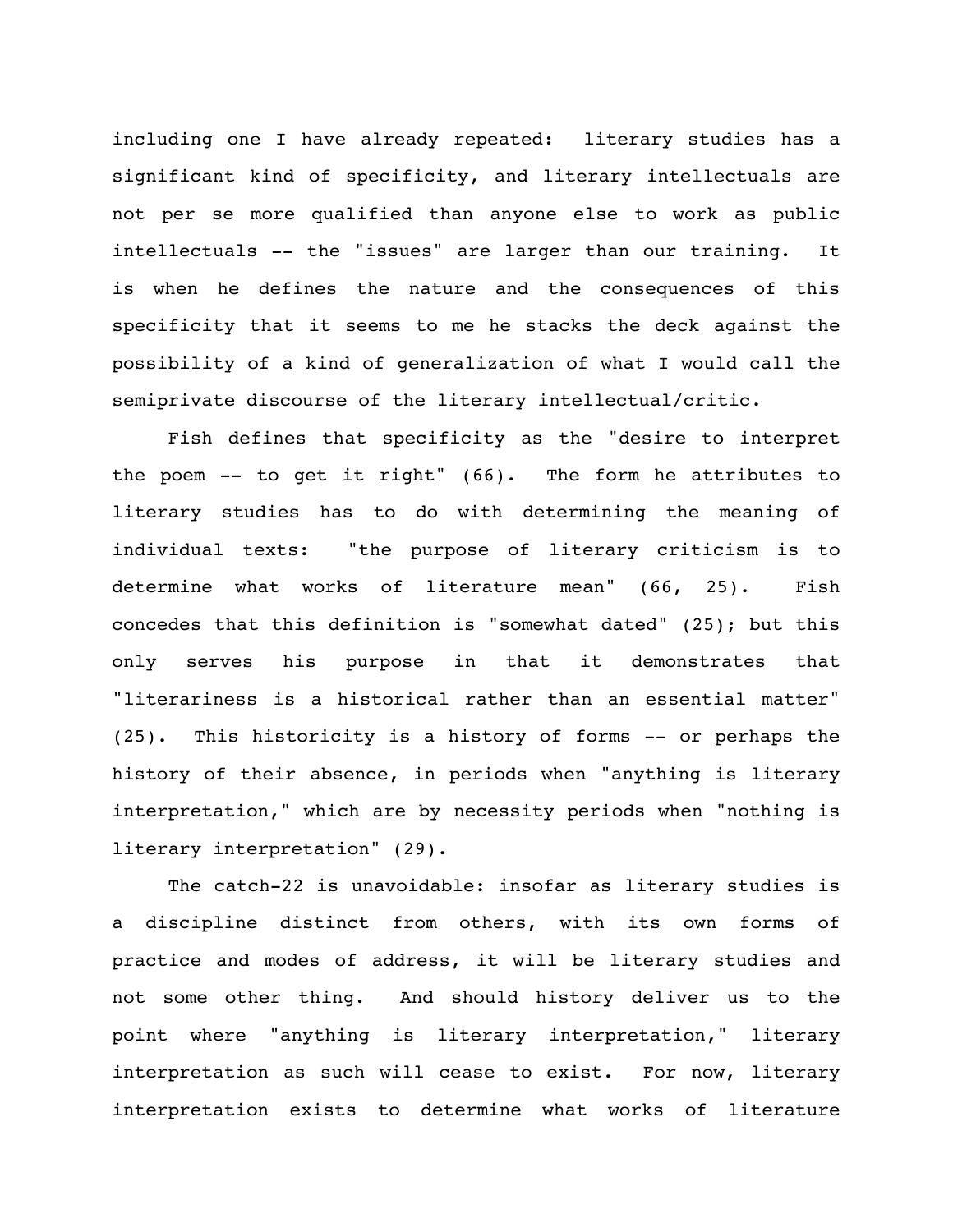mean; this cannot simultaneously be the work of the public intellectual because the public will never care -- as the literary critic and his friends do -- about what literary works mean. This indifference cannot be overcome by well-meaning "addresses," however earnestly delivered.

But what if "literariness" as such is primarily a "somewhat dated" concept for literature studies? What if literary studies itself has already substantively reconfigured literariness as "signification," which would make those of us who were once literary critics semioticians, and would allow the readings that Fish finds stranded in Representations to claim larger audiences and urgencies by virtue of the fields of signification that they share? Of course, this might simply mean that "nothing is literary interpretation." But even without recourse to the notion of the sign, Fish's definition of literary studies as the disclosure of the meaning of literary texts is oddly out of step with his own argument. I have been arguing for a different understanding of disciplinary academic practice, (implicitly literary, though I have not pressed that point). The content of a revisionary reading of Middlemarch or Othello -- the claim that there is a new meaning to be found in Dorothea's ambition or Iago's jealousy -- may be of no interest outside the semiprivate "haven" of our own classrooms and journals. But this fact is less confining than Fish implies precisely because literary study proper has long been primarily concerned with the way meaning is produced, rather than with particular meanings. (It is perhaps not inappropriate, not merely personal, to say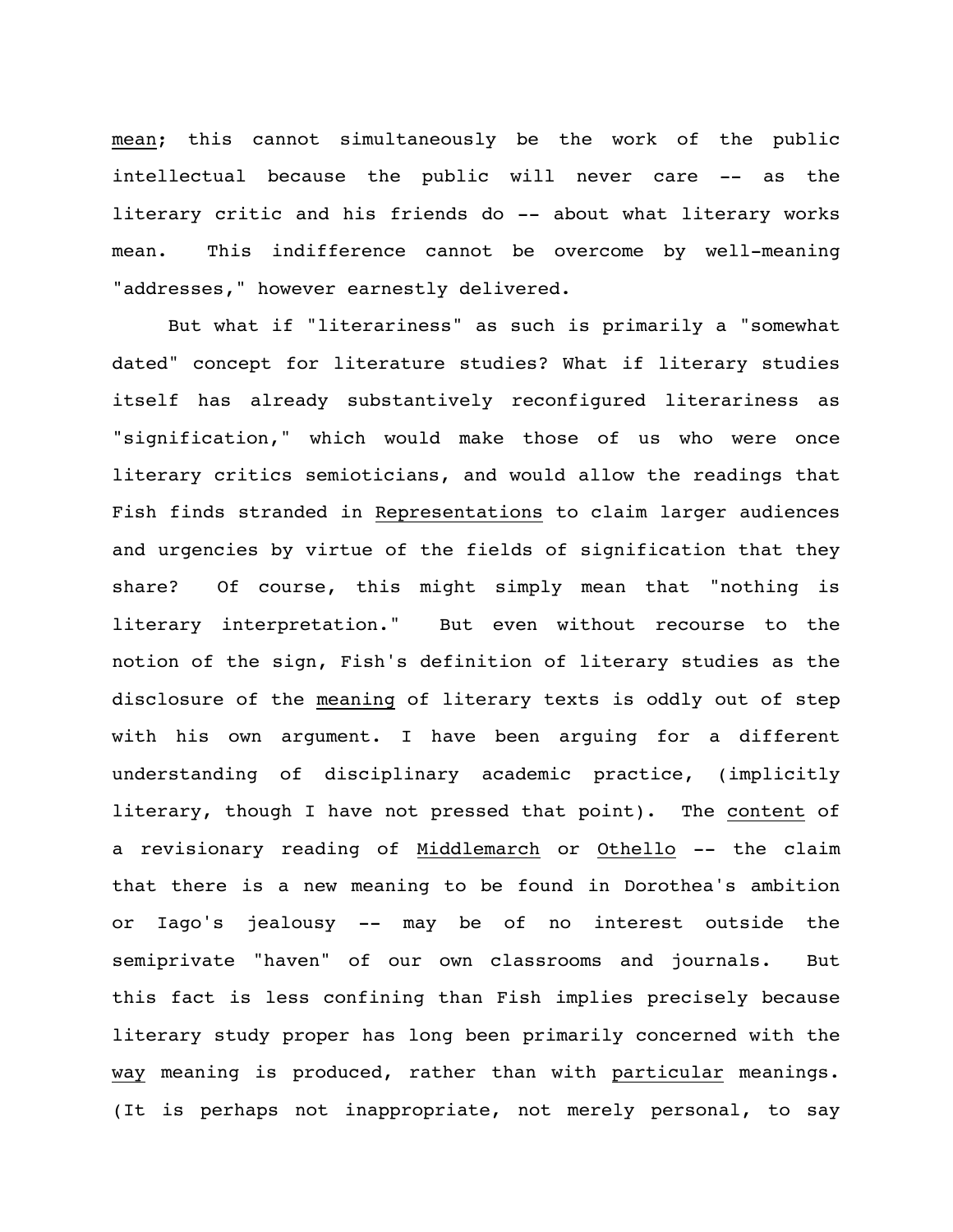that Stanley Fish was (literally) my teacher in this regard.) And the procedures literary studies and now semiotics have developed for disclosing textual strategies that produce meaning seem to be of interest well beyond the boundaries of our academic fields; certainly they are not limited to poems and novels. Indeed, I would propose that methods of reading - beginning with the hermeneutics of suspicion -- might stand as a kind of example for the sort of as-yet-unthought practices that would come to one's attention in the discourse of the semiprivate room -- and might very easily travel beyond it.

Fish naturally anticipates these points in arguing that "the preeminent question of literary interpretation -- what does this poem...mean? -- is properly answered...by a refusal directly to answer it. Something must always be left over" (34). But he repeatedly erases this refusal, assigning literary studies to the naming of content rather than the tracing of forms. One of the virtues of Professional Correctness is that it completely exposes this erasure in the end.

I have turned to the providentially published Professional Correctness for just this reason. If it is true that the semiprivate space of the classroom supports the forms of public language, impersonal intimacies and modes of attention turned toward the unfamiliar that I have suggested; if Fish's definition of literary studies is just "somewhat dated" enough so as to pose no real stumbling block to extending its disciplinary practices beyond the semiprivate room, and if we are indeed well-embarked on such a project, we must still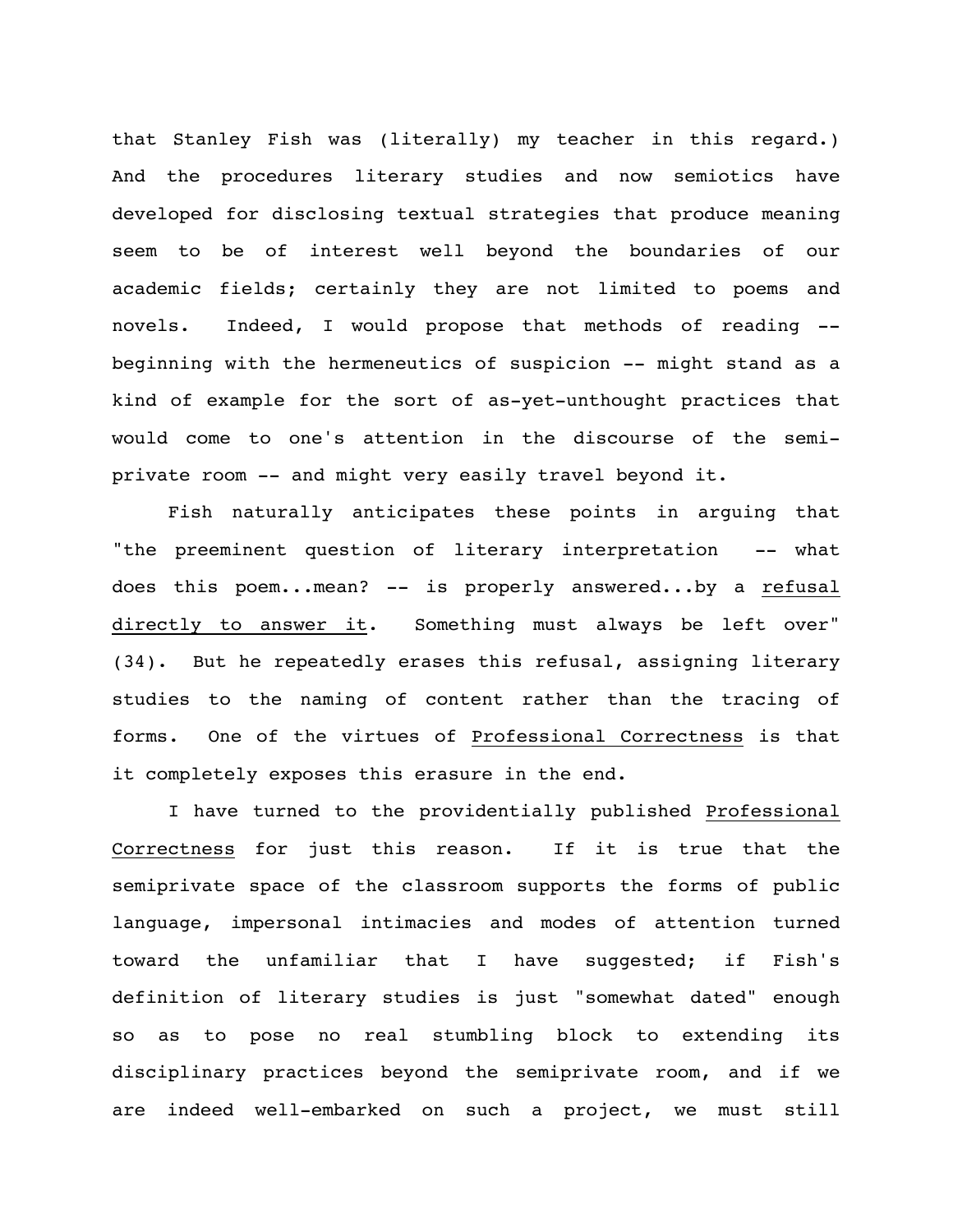somehow imagine a way to reconstitute these practices in a fully open public sphere. If the seemingly inaccessible form is in fact a lure rather than a barrier, how is one to publicize that fact? My narrative instances were meant to suggest that the solution is a matter of address, where address is understood as a rhetoric and a structure of persuasion, and new objects, that is, unfamiliar objects. We thus turn our attention away from the problem of who can speak and toward other questions: question of who we think we are talking to -- and how we might draw them into the practice of the semiprivate room, what we might offer other than more of the evermore ordinary language of public discourse.

Stanley Fish has a suggestion, one that runs directly counter to the strictures that warn against the possibility of a public intervention by the intellectual as literary critic. In its closing pages, Professional Correctness becomes personal criticism. Faced with the task of justifying the existence of literary studies, Fish makes a "confession" (his word):

Literary interpretation, like virtue, is its own reward. I do it because I like the way I feel when I'm doing it. I like being brought up short by an effect I have experienced but do not yet understand analytically. I like trying to describe in flatly prosaic words the achievements of words that are anything but flat and prosaic. I like savouring the physical "taste" of language at the same time that I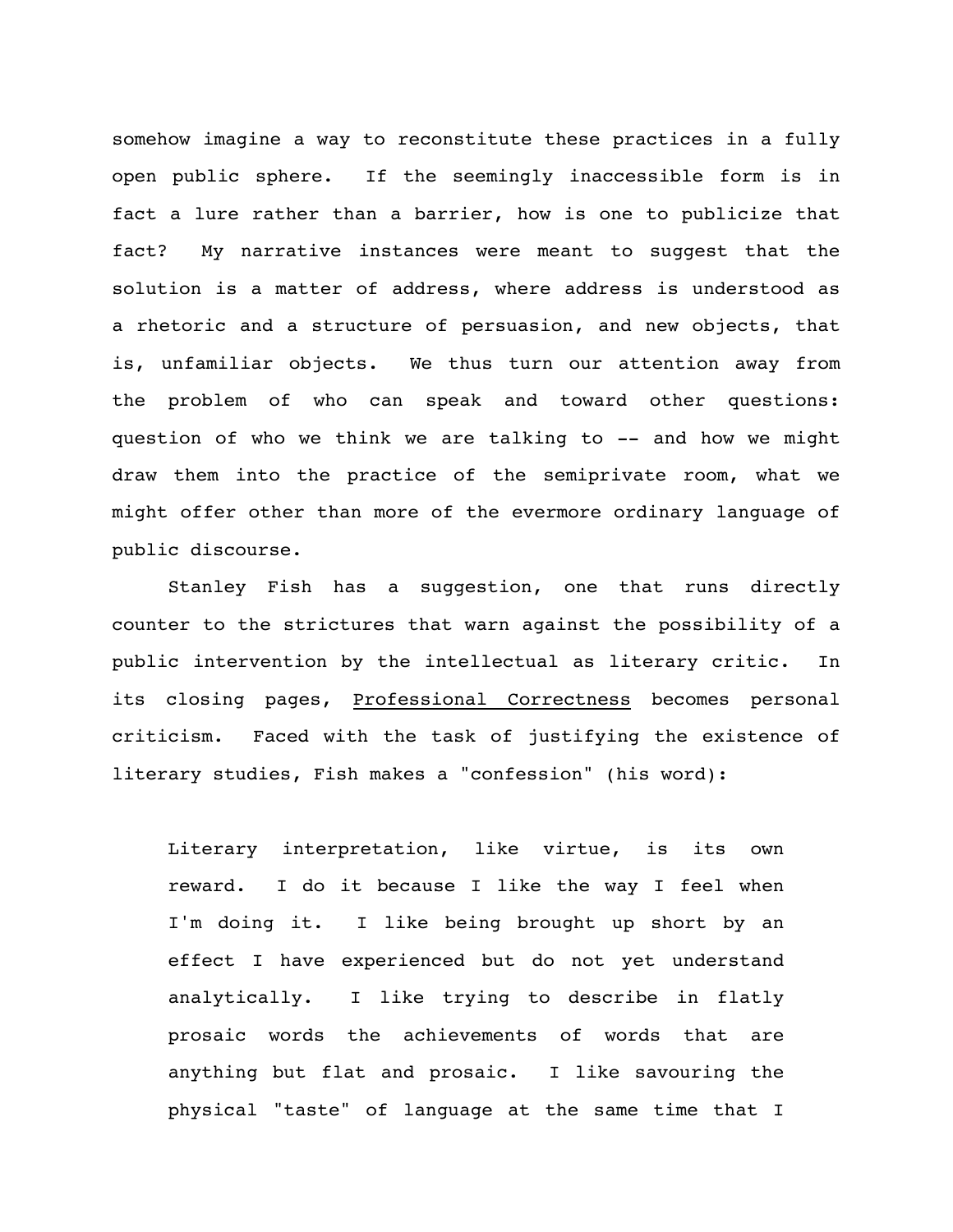work to lay bare its physics. I like uncovering the incredibly dense pyro-technics of a master artifice, not least because in praising the artifice I can claim a share in it. And when those pleasures have been (temporarily) exhausted, I like linking one moment in a poem to others and then to moment in other works, works by the same author or by his predecessor or contemporaries or successors. It doesn't finally matter which, so long as I can keep going (110).

Nothing is going on in this passage that Stanley Fish is unaware of -- the rhetorician he describes is the rhetorician he is. There are many things to say about it, and he makes several trenchant observations concerning the relations among the aesthetic, "self-delight," dominant modes of thought and "just plain enjoying."

I, however, want to end by depersonalizing this moment of aesthetic, intellectual and visceral pleasure. The dilemma of the literary critic as public intellectual emerges when individuals whose ideal profession is one that enables them to "keep going" to school for the rest of their lives go looking for an audience that graduated long ago. Our "address" must think of the pleasure as well as the judgment of our longed for addressee; indeed, the category of pleasure entails an orientation towards audience or addressee that situates the aesthetic at the heart of the possibility of the semiprivate, even as it engenders the possibility of critique. Public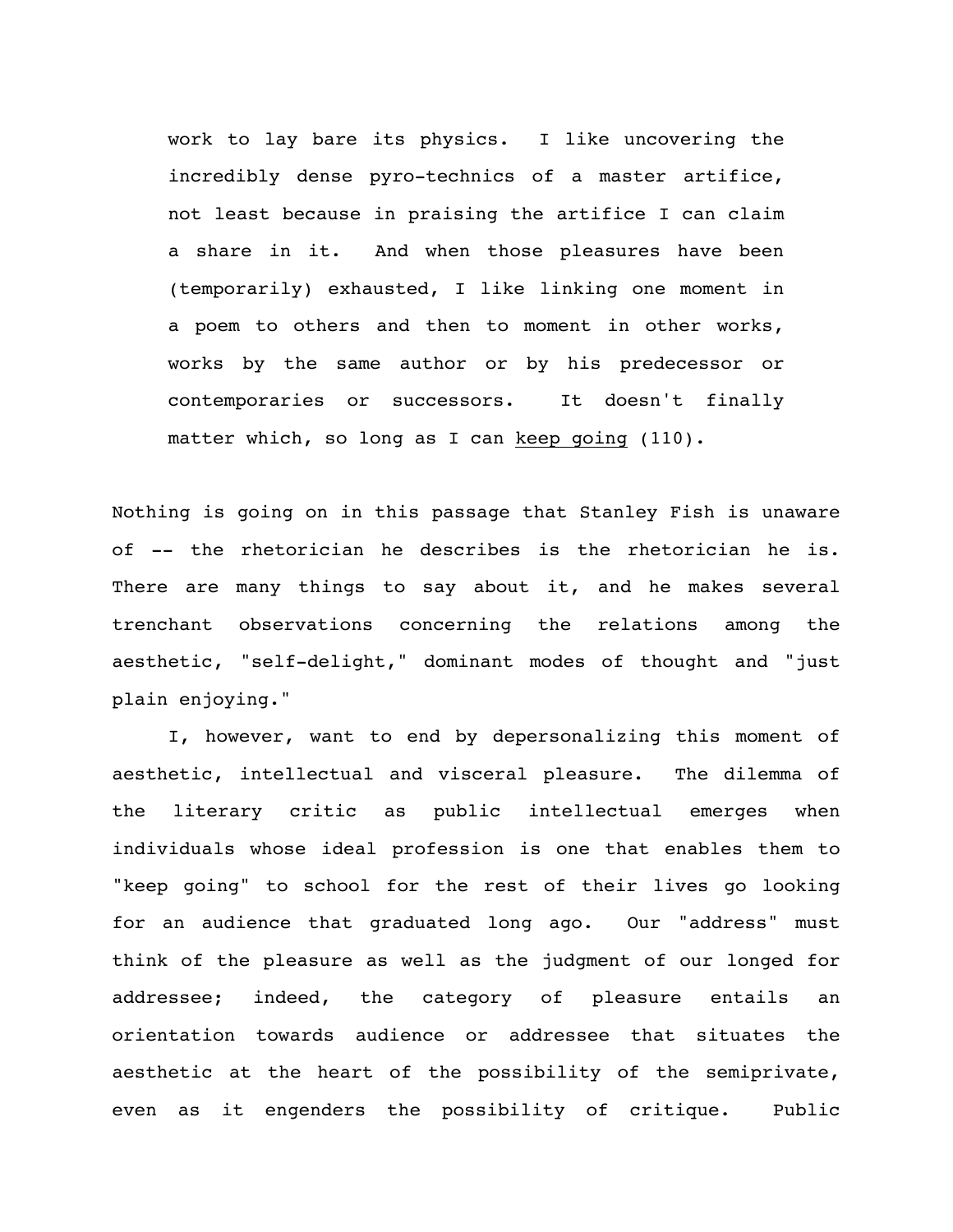intimacy is impossible without that pleasure, and we have yet really to test its limits. As Roland Barthes once asked, "what if knowledge were delicious?" Works Cited Barthes, Roland. The Pleasure of the Text. Tr. Richard Miller. New York: Hill & Wang, 1973. Fish, Stanley. Professional Correctness: Literary Studies and Political Change. Oxford: Oxford University Press, 1995. McDonald, Christie. Feminism Beside Itself. Eds. Diane Elam and Robyn Wiegman. New York: Routledge, 1995. Robbins, Bruce. The Phantom Public Sphere. Minneapolis: University of Minnesota Press, 1993. Spivak, Gayatri. "Can the Subaltern Speak?" Marxism and the Interpretation of Culture. Eds. Cary Nelson and Lawrence Grossberg. Urbana: University of Illinois Press, 1988. . The Post-Colonial Critic: Interviews, Strategies, Dialogues. Ed. Sarah Harasym. New York: Routledge, 1990. Spivak, Gayatri and Ellen Rooney. "In a Word. Interview." differences: A Journal of Feminist Cultural Studies 1:2 (1989): 124-56. Suleri, Sara. "Criticism and Its Alterity." Borders, Boundaries, and Frames: Cultural Criticism and Cultural Studies. Ed. Mae Henderson. New York: Routledge, 1995.

Alice Walker. "One Child of One's Own." <u>In Search of Our</u> Mothers' Gardens: Womanist Prose. New York: Harcourt Brace, 1983. 361- 83.

Endnotes

 $\overline{a}$ 

 $^{\rm i}$  I have made only minimal editorial changes in my text and so retained the marks of its original presentation in Utrecht in February 2000, adding just a handful of endnotes. I realize that this strategy may produce a mild alienation affect for the reader who occupies a quite different context and necessarily meets the essay on another ground, but the resulting wrinkle in the essay's mode of address should serve to illustrate the larger point I am seeking to make about the way in which address forms readers and disciplinary spaces and thus constitutes a semiprivate room -- or rooms. I am very grateful to Monique Roelofs and Rob van Gerwen for inviting me to participate in their colloquium and for their readings of my work.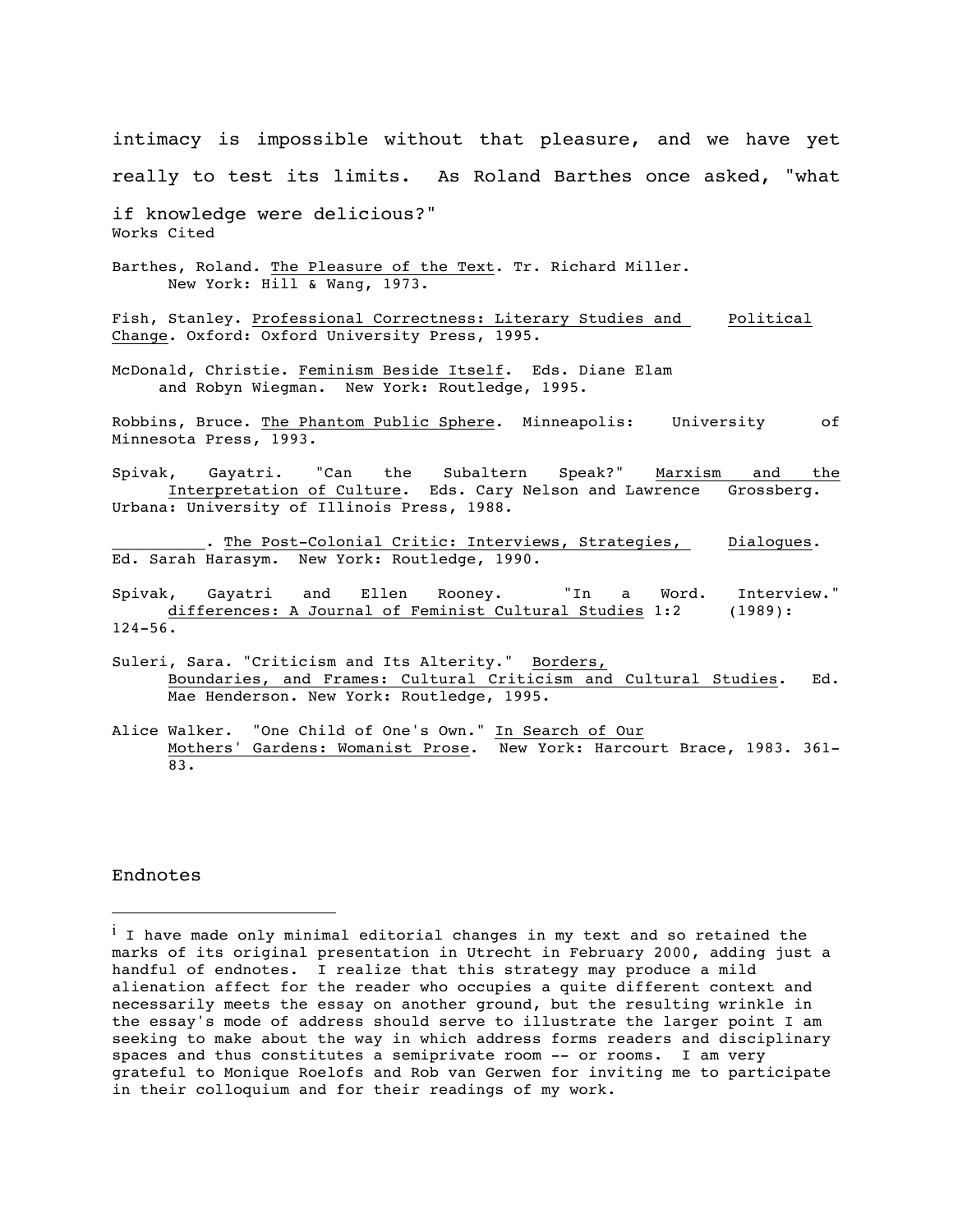$<sup>II</sup>$  The OED offers as its first example of the semiprivate a dramatic reference</sup> to the Black Madcap Violet, which speaks of a "semiprivate thoroughfare" (1876). "Semipublic" is an older term, appearing in the Edinborough Review in 1804.

 $\overline{a}$ 

iii One very obvious place where some sense of this discipline (though certainly not a strictly academic one) is articulated is in Michel Foucault's The Birth of the Clinic. In the humanities, generally, this is not one of the mostly frequently cited of Foucault texts. <sup>IV</sup> A segment of the teaching assistants at Brown University have recently voted on the question of affiliating with the Teamsters' Union for the purposes of collective bargaining. The ballots have been impounded while the university appeals the National Labor Relations Board decision that authorized the vote. The Modern Language Association newsletter of Winter 2001 reports the members' approval of a resolution supporting unionization for university employees. Nurses have long been unionized in certain U.S. hospitals, and physicians may not be far behind.

 $V$  Pierre Bourdieu's work on the concept of cultural capital would obviously be relevant here, though the limits of that concept, insofar as it retains the form of an analogy with economic capital, have become increasingly visible.

<sup>VI</sup> This remark appears in a discussion in the Cultural Studies Times  $1/2$ (Fall 1994), p. A11. Cited in Fish 117.

VII From this point of view, home-schooling is an oxymoron, a contradiction in terms precisely because the intimacy of the private home is too intense, even in the coldest domestic scene, for the critical relation I want to privilege.